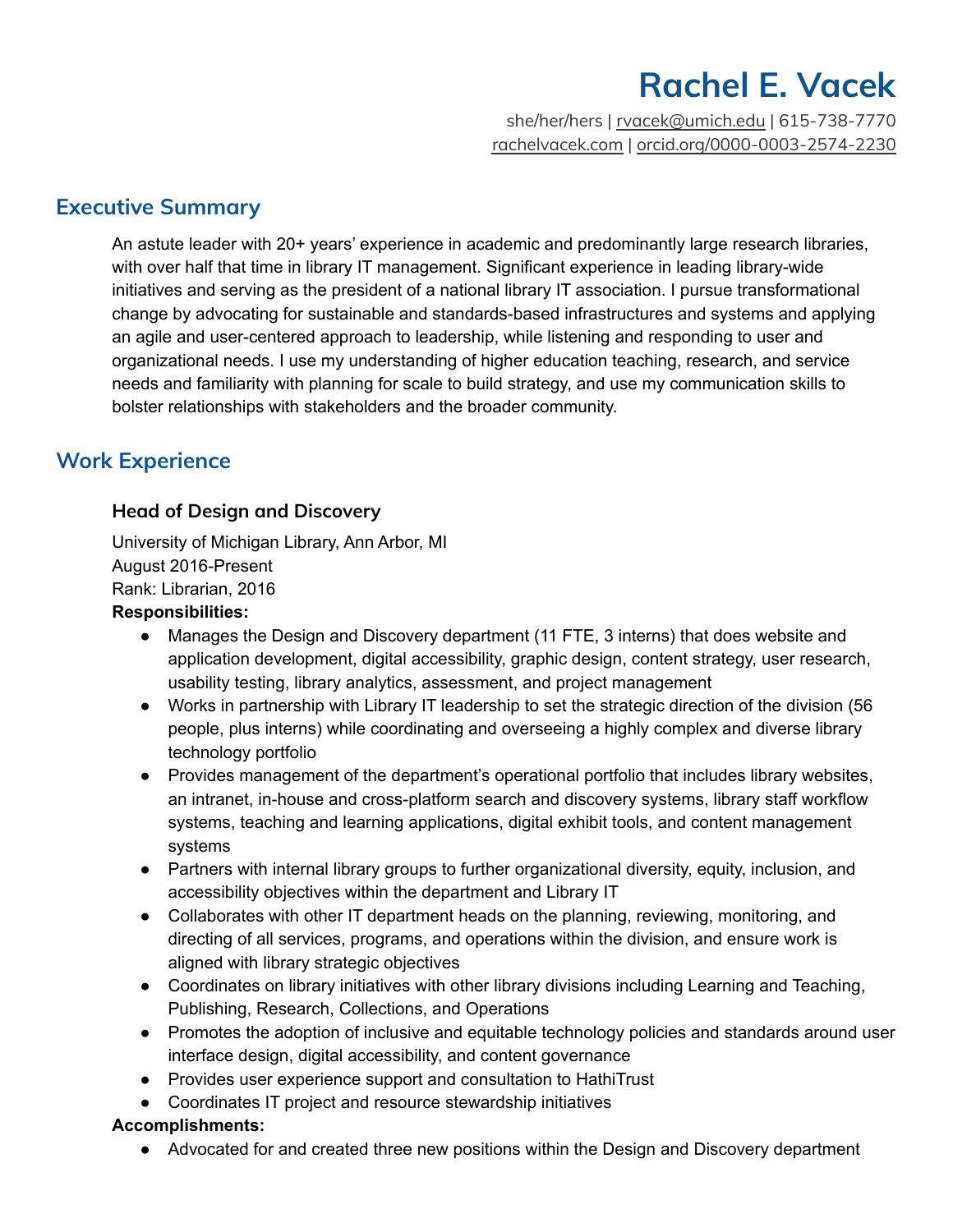- Reduced technical debt within department by conducting user needs assessment, decommissioning bespoke products no longer in scope, utilizing campus solutions, and focusing efforts on products unique to libraries
- Planned discussions and multiple workshops series within the department and the IT division on bias reduction, allyship, systems of oppression, bystander intervention, and diversity and equity issues within IT environments
- Helped initiate a cross-divisional Digital Accessibility Team that conducts accessibility audits and provides a digital accessibility consultation for library staff
- Collaborated across departments to update interfaces in coordination with the move to ExLibris Alma
- Updated theme of the research data repository [\(deepblue.lib.umich.edu/data\)](https://deepblue.lib.umich.edu/data)
- Launched a new library website ([lib.umich.edu](https://lib.umich.edu/))
- Launched the U-M Library Design System ([design-system.lib.umich.edu](https://design-system.lib.umich.edu/))
- Co-led a library service design team where we developed co-leadership models, established service strategies to support digital scholarship, staff innovation, and consultation, and led library-wide efforts in aligning virtual and physical spaces for both users and library staff
- Launched a custom discovery interface [\(search.lib.umich.edu](https://search.lib.umich.edu/everything)) and gradually made significant improvements to the infrastructure, index, and advanced search and browse functionality
- Chaired or was a member of numerous library committees, including ones focused on the library's web presence, employee wellness, DEIA, Library IT's culture, electronic course materials, assessment. project management, and mentoring

# **Head of Web Services**

University of Houston Libraries, Houston, TX March 2010-August 2016 Rank: Librarian, 2016; Associate Librarian, 2011-2016

# **Responsibilities:**

- Managed the Web Services department (5 FTE, 1 intern)
- Set departmental strategic goals and project priorities that align with the institution's overarching goals
- Performed outreach to staff, committees, and departments within the Libraries to understand their needs and focus their ideas into potential web projects and services
- Managed the design and development for the Libraries' public-facing and internal websites, services, and digital library applications
- Helped analyze web analytics and conducted user research to improve the Libraries' web presence
- Created the content strategy and information architecture for the Libraries' web presence
- Researched, evaluated, and recommended new web technologies for use within the Libraries

# **Accomplishments:**

● Led the project team and facilitated groups across campus to create 2013-2016 Strategic Directions for the University of Houston Libraries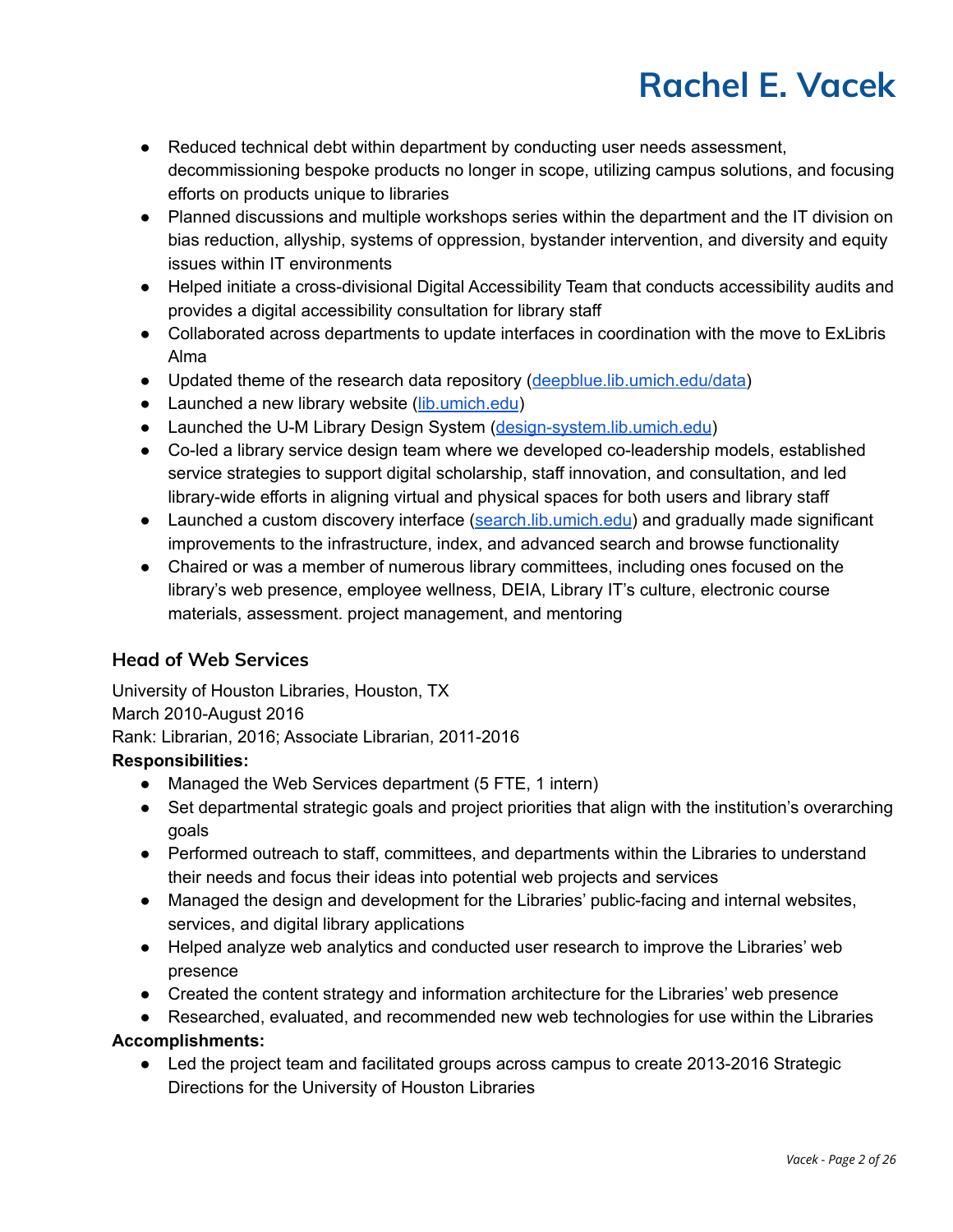- Collaborated with librarians and faculty to establish new digital scholarship services, and created workflows and policies around the technologies needed to support the initiatives
- Advocated for and created two new positions within the department
- Implemented LibraryH3lp, LabStats, and Omeka ([exhibits.lib.uh.edu\)](https://exhibits.lib.uh.edu/s/exhibits/page/home)
- Collaborated on implementing ArchivesSpace ([findingaids.lib.uh.edu](https://findingaids.lib.uh.edu/classifications))
- Co-led a multi-year project migrating the Digital Library [\(digital.lib.uh.edu\)](https://digital.lib.uh.edu/) from CONTENTdm to Fedora/Hydra
- Collaborated on implementing ExLibris Primo for a discovery solution for the library

# **Web Services Coordinator**

University of Houston Libraries, Houston, TX October 2007-February 2010 Rank: Assistant Librarian, 2007-2011

## **Responsibilities:**

- Coordinated, developed, and maintained the Libraries' open-source web applications, including the Libraries' blogs, wikis, federated search tool, and content management systems
- Incorporated appropriate design principles, coding standards, and emerging technologies into the Libraries' various open-source web-based systems and projects
- Assessed the usability of the Libraries' website, and conducted user research and usability tests
- Provided training on the content management system and other technologies as needed
- Served as a liaison between the Public Services and Web Services departments as needed to enhance library resources and services
- Improved communication between Web Services and other departments
- Provided research help to patrons at the Libraries' Information Desk for two hours/week
- Supervised part-time graduate assistant

## **Accomplishments:**

- Led implementation of CONTENTdm for the Libraries' digital library
- Led the implementation of Springshare LibGuides, LibCal, LibAnswers, and LibInsights
- Led the redesign of the library website [\(libraries.uh.edu\)](https://libraries.uh.edu/)
- Initiated the Libraries' annual African American Read-In program
- Organized multiple regional conferences focused on topics such as social media and libraries, library discovery tools, and trends in digital scholarship

# **Electronic Resources Librarian and Technology Coordinator**

Walker Management Library, Vanderbilt University, Nashville, TN July 2004-September 2007

### **Responsibilities:**

- Served as webmaster for the Walker Management Library website and intranet
- Coordinated and supported all computer activity in the library, including hardware and software
- Managed the Walker Library's electronic resources which included providing expertise in the selection, accessibility, maintenance, promotion, and evaluation of electronic resources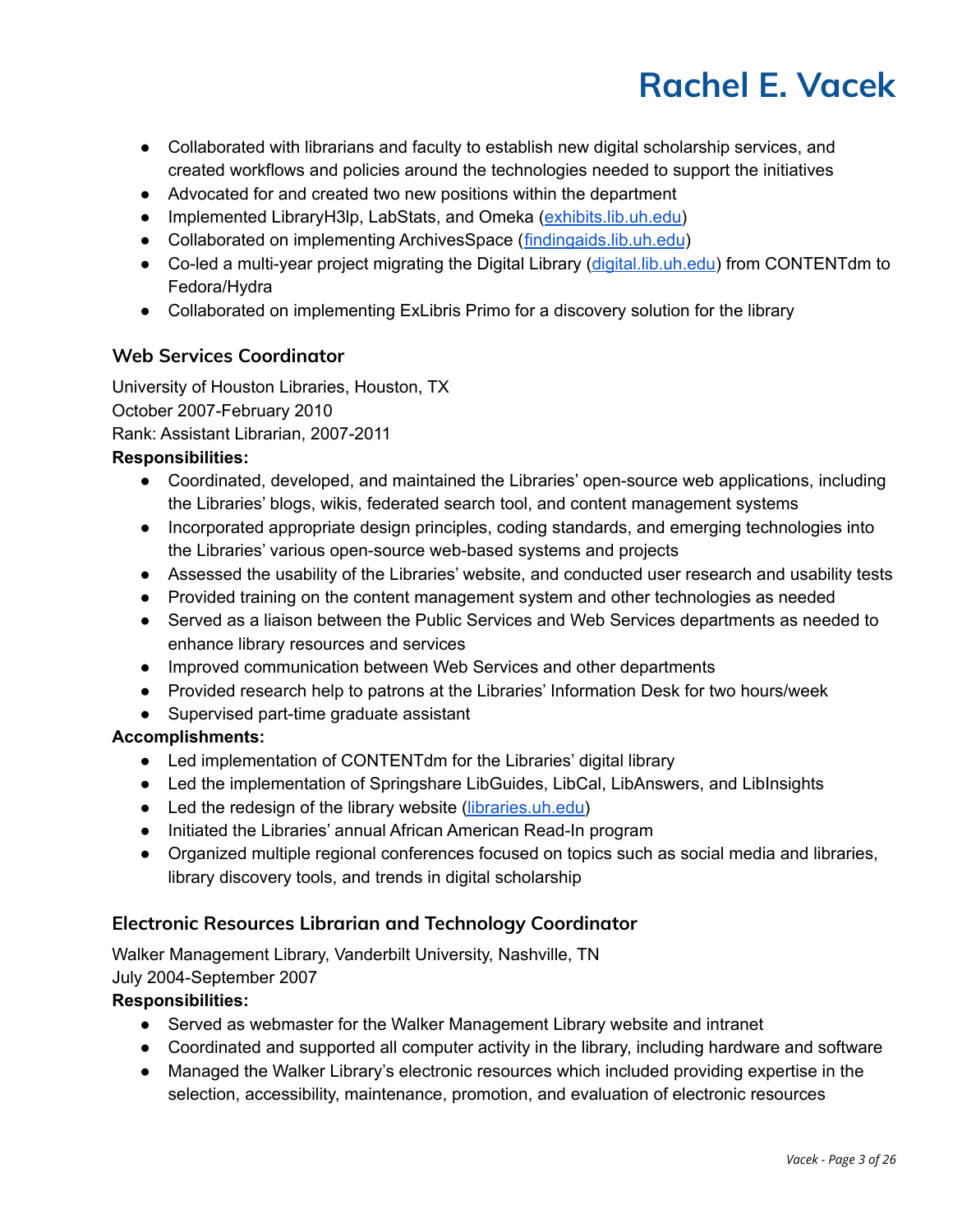- Provided daily/evening/weekend business research consultation and instruction to students, faculty and staff
- Trained new employees and current library staff on technologies needed to perform job functions and on new technologies being implemented
- Served as a Walker Library representative and an active participant on multiple library-wide committees and project teams

## **Accomplishments:**

- Built and launched a new website for the Walker Management Library using Wordpress
- Created and maintained the Walker Library's blogs to communicate technology and library news
- Collaborated on implementing ExLibris Primo and SFX for the library system
- Collaborated on implementing an electronic resource management system for the library system
- Established a mentoring program within the library system
- Collaborated on the creation of a GIS program within the library system

# **Electronic Information Services Librarian**

Miami University Libraries, Oxford, OH January 2002-June 2004

## **Responsibilities:**

- Managed the Libraries' technology and information management workshops which included creating new workshops, advertising university-wide, developing a brochure each semester, and teaching many of the workshops
- Provided point-of-need instruction to students, faculty, and staff in the Center for Information Management, a self-directed, electronic learning facility with PCs, Macs, and various digitization equipment
- Provided daily/evening/weekend research consultation and instruction to students, faculty and staff
- Developed web applications to support teaching and learning

### **Accomplishments:**

- Chaired and coordinated the Information Literacy Task Force which developed the Miami University Libraries' Information Literacy Plan
- Developed the content for and taught a three credit-hour undergraduate course (IMS 201: Information Studies in the Digital Age) on information literacy, multimedia software, GIS, and web design technologies
- Contributed technological abilities as a team member to create *E-Learn*, a web tutorial that taught information literacy skills to incoming first-year students
- Developed and maintained a system allowing library administration to manage requests for tours and instruction from outside the University, and allowing library staff to volunteer in a more efficient manner
- Participated in a Faculty Learning Community that developed content for various Humanities courses incorporating technology and information literacy into the curriculum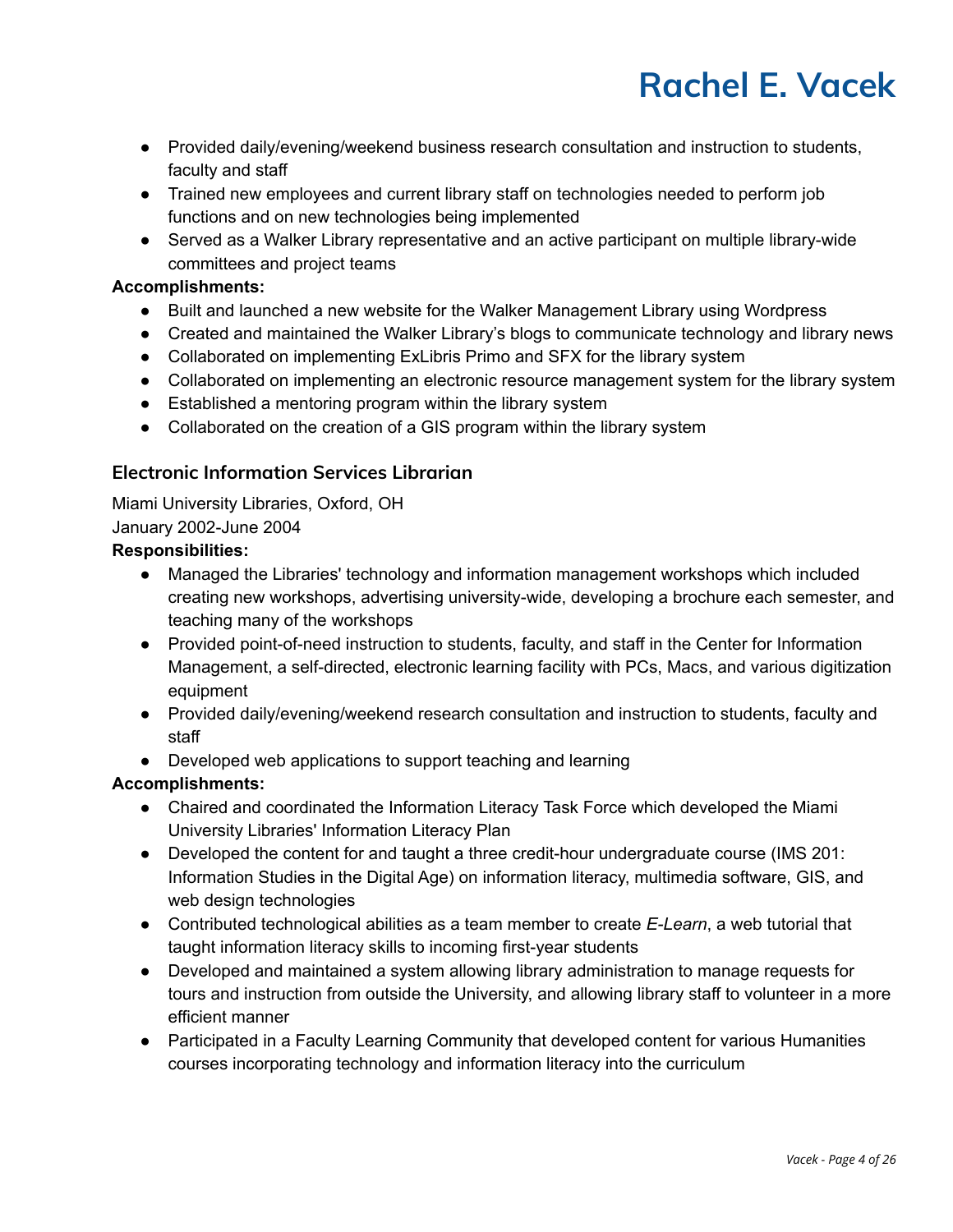## **Medical Library Intern**

Mercy Providence Hospital Library, Pittsburgh, PA January 2001-December 2001

#### **Responsibilities:**

- Provided technological support for clients
- Supported research needs
- Trained doctors in more efficient searching methods in medical indexes and databases

# **Education**

### **MLIS, University of Pittsburgh, Pittsburgh, PA**

December 2001

● Focused on Information Technology and Digital Libraries

### **BA, University of Dayton, Dayton, OH**

December 1999

● Major in English; Minors in Communication, Film, Religion, Philosophy

# **Honors and Awards**

### **National Recognition**

Library Journal Mover & Shaker, 2014

● Highlighted in a special edition of *Library Journal* in the Innovators section that provides profiles of influential and innovative librarians and other information professionals around the world

### **Local Recognition**

University of Houston Certificate of Excellence, 2015

● Awarded by the Provost in recognition of extraordinary achievements during my tenure at the University of Houston

UH Libraries' Librarian Achievement Award, 2014

● Awarded to an individual to recognize superior performance and accomplishments that demonstrate a commitment to carrying out the Libraries' mission

UH Libraries' Outstanding Group Award, 2014

● Awarded to the Strategic Directions team in recognition of its important team contribution to the success of the Libraries

UH Libraries' Trailblazer Award for Leading Organization Change, 2014

● Awarded to the UH Digital Library Redesign Team in recognition of a group whose efforts have lead important change for the Libraries

UH Libraries' Outstanding Group Award, 2010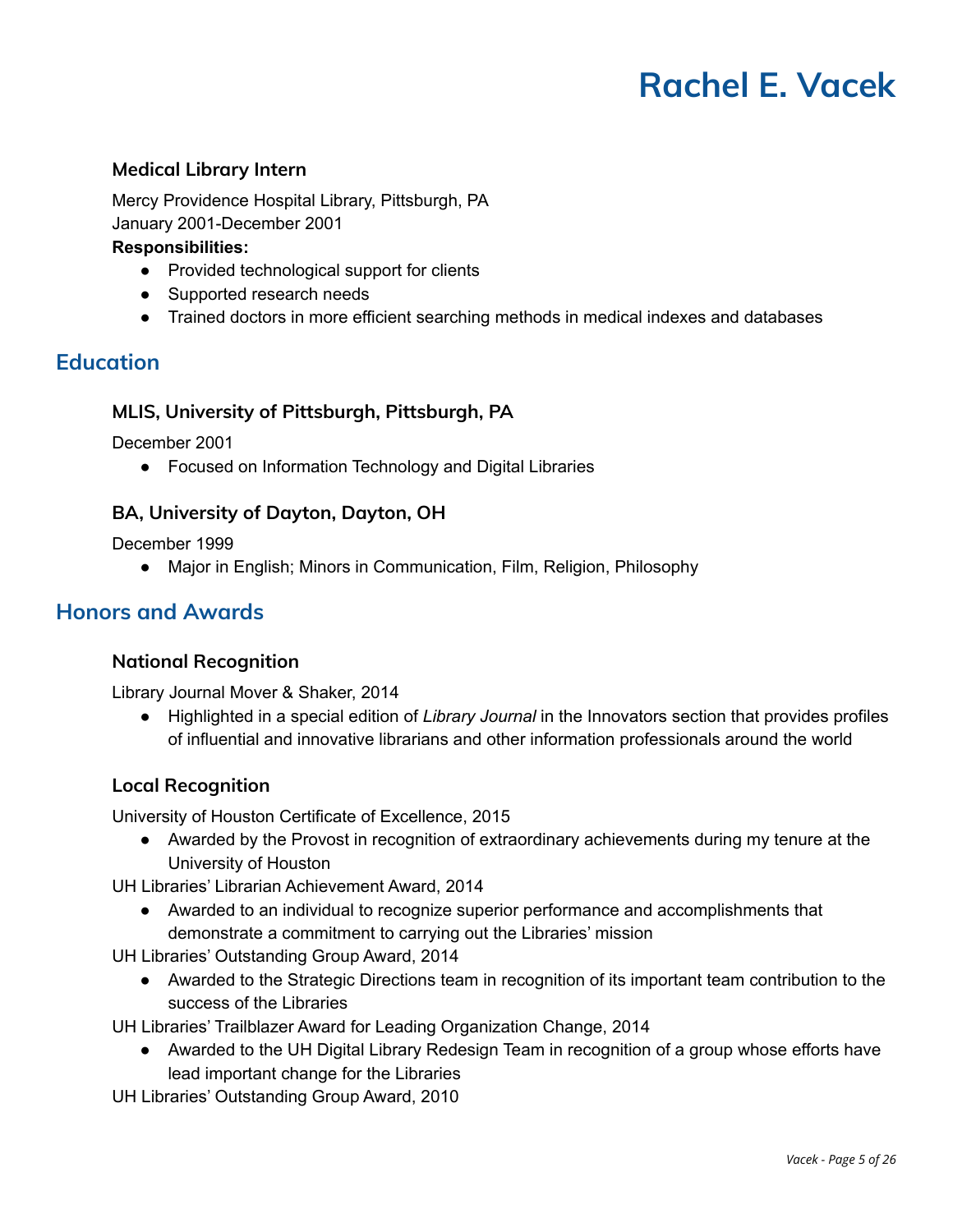● Awarded to the Bylaws and Governance Documents Committee for demonstrated creativity and success in making drastic improvements to the documents used by librarians for governance and promotion

UH Libraries' Dean's Standard-bearer Award for External Service, 2010

● Awarded to the Cougar Social Media Showcase Micro-grant Team for their successful event that was an exceptional service to the university community and the greater Houston library community

UH Libraries' Individual Trailblazer Award for Leading Organizational Change, 2009

● Awarded to an individual whose efforts allowed the organization to adapt to new conditions, pioneered an innovation, provided a better way to deliver a current service, or established a new service

UH Libraries' John P. McGovern Outstanding Employee Award, 2009

● Presented to an exemplary employee whose superior performance and accomplishments demonstrate that she is committed to furthering the goal of helping the library to become an outstanding research library

UH Libraries' Dean's Standard-bearer Award for External Service, 2009

● Awarded to the UH Libraries' Marketing Committee whose contributions to the communities extend beyond the UH Libraries

# **Grants**

# **Micro-grants at the University of Houston**

Women on Wikipedia Edit-A-Thon, Team Member, 2016

● Awarded \$1,000 from the UH Libraries for speaker honorariums, food, and swag to support a day of events focused on creating and improving Wikipedia pages related to women and feminism. The program included collaboration with the UH Women's Gender & Sexuality Studies program, Rice University, and other women's groups within Houston.

African American Read-In, Team Lead, 2015-2016

● Awarded \$1,300 from the UH Libraries for marketing, food, and the planning of a read-in, to strengthen relationships with the UH African American Studies Program, English Department, and Creative Writing Program, to invite distinguished speakers, and to host an informal reception.

Bundt Cake for Charity, Team Lead, 2013-2014

● Awarded \$400 from the UH Libraries for marketing and signage in order to sell whole Bundt cakes and cake slices made by library volunteers and have the proceeds go to a charity in honor of National Bundt Cake Day and National Philanthropy Day on November 15.

Game On, Cougars!, Team Lead, 2013-2014

● Awarded \$2,000 from the UH Libraries for board games, video games, food, marketing, and the running of a daylong gaming event in conjunction with ALA's 2013 "International Gaming Day @ Your Library" and with multiple campus and gaming community sponsors.

Discovery Camp, Team Member, 2010-2011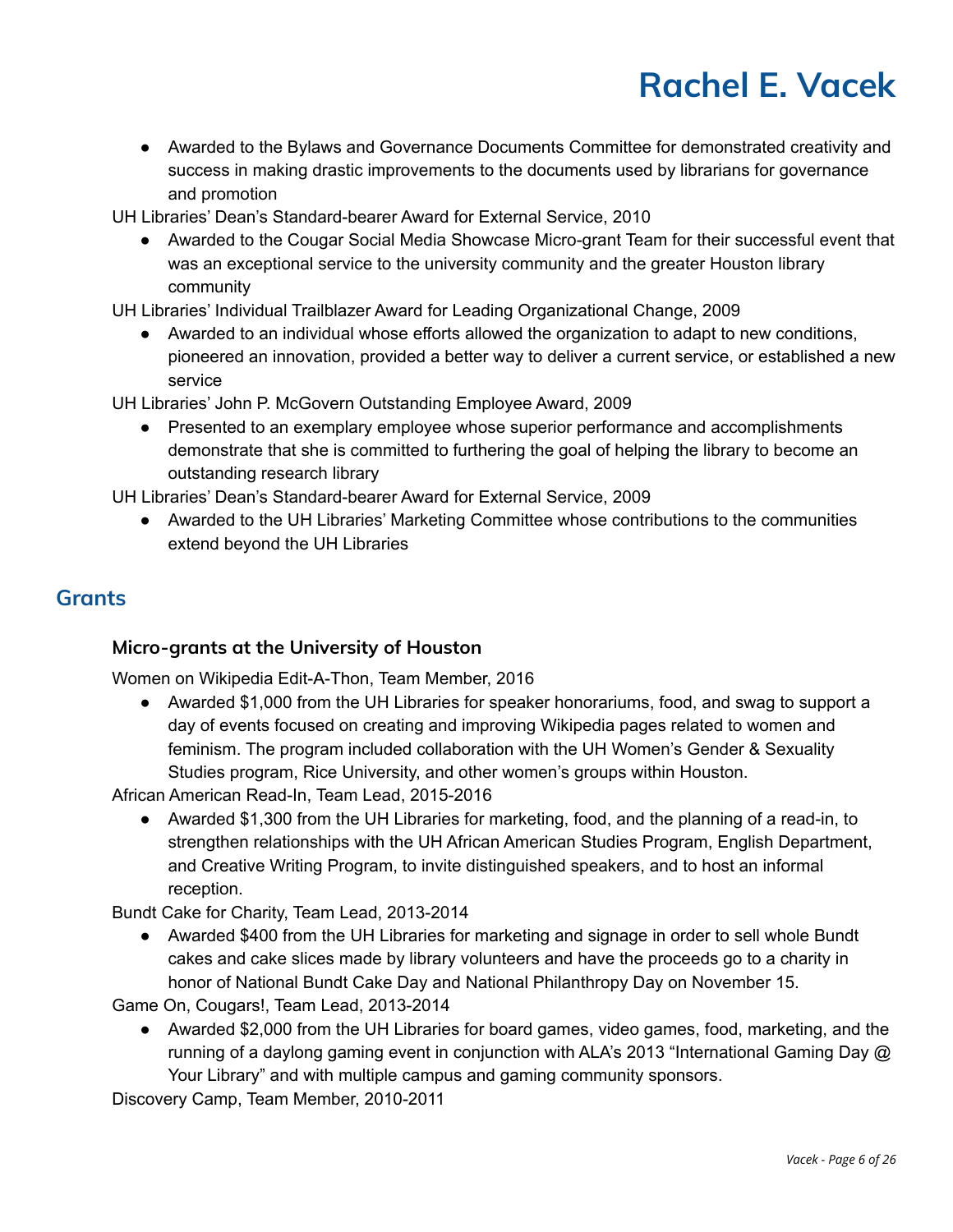● Awarded \$2,000 from the UH Libraries each year for the planning, marketing, and honorarium for speakers for a daylong conference for Houston area libraries that focused on new and developing trends in web-scale library discovery systems.

Mobile Walking Tour, Team Lead, 2010-2011

• Awarded \$600 from the UH Libraries to build and market an application for use by the campus Admissions Office and that utilizes images from the Digital Library.

Cougar Social Media Showcase, Team Lead, 2009-2010

● Awarded \$1,137 from the UH Libraries to hold a showcase for faculty and librarians to highlight how people are using Web 2.0 technologies in innovative ways within the classroom and beyond.

Sparky Awards, Team Lead, 2009-2010

● Awarded \$2,000 from the UH Libraries to create a local competition with prizes based on the national competition where students illustrate in a short video presentation what they see as the value of sharing information.

Library Green Initiative, Team Member, 2009-2010

● Awarded \$2,000 from the UH Libraries to increase the availability and visibility of recycling within the M.D. Anderson Library, and promote the library as an environmentally responsible institution.

E-Book Readers, Team Member, 2009-2010

● Awarded \$2,096 from the UH Libraries to assess librarian experiences with e-book readers in order to gain a general understanding of the devices and develop a potential model for checking out e-book readers to faculty and students.

Prototyping Mobile Services, Team Member, 2008-2009

● Awarded \$1,790 from the UH Libraries to learn more about mobile device users and provide them with better interfaces to the Libraries content.

# **Scholarly Activities**

# **Publications**

# **Book Chapters**

- 1. Vacek, Rachel, Meghan Sitar, and Emily Puckett Rodgers. "Reframing and Reimagining the Value of Service." *Deconstructing Service in Libraries: Intersections of Identities and Expectations*, edited by Veronica Arellano Douglas and Joanna Gadsby. (Sacramento: Litwin Books & Library Juice Press, December 2020): 309-325. <http://hdl.handle.net/2027.42/163770> [post-print version].
- 2. Vacek, Rachel, and Kat Hagedorn. "How Two Women Embraced Their Path to IT Management." *We Can Do I.T. : Women in Library I.T., e*dited by Jenny Brandon, Sharon Ladenson, and Kelly Sattler. (Sacramento: Library Juice Press, 2018). <http://hdl.handle.net/2027.42/167149> [post-print version].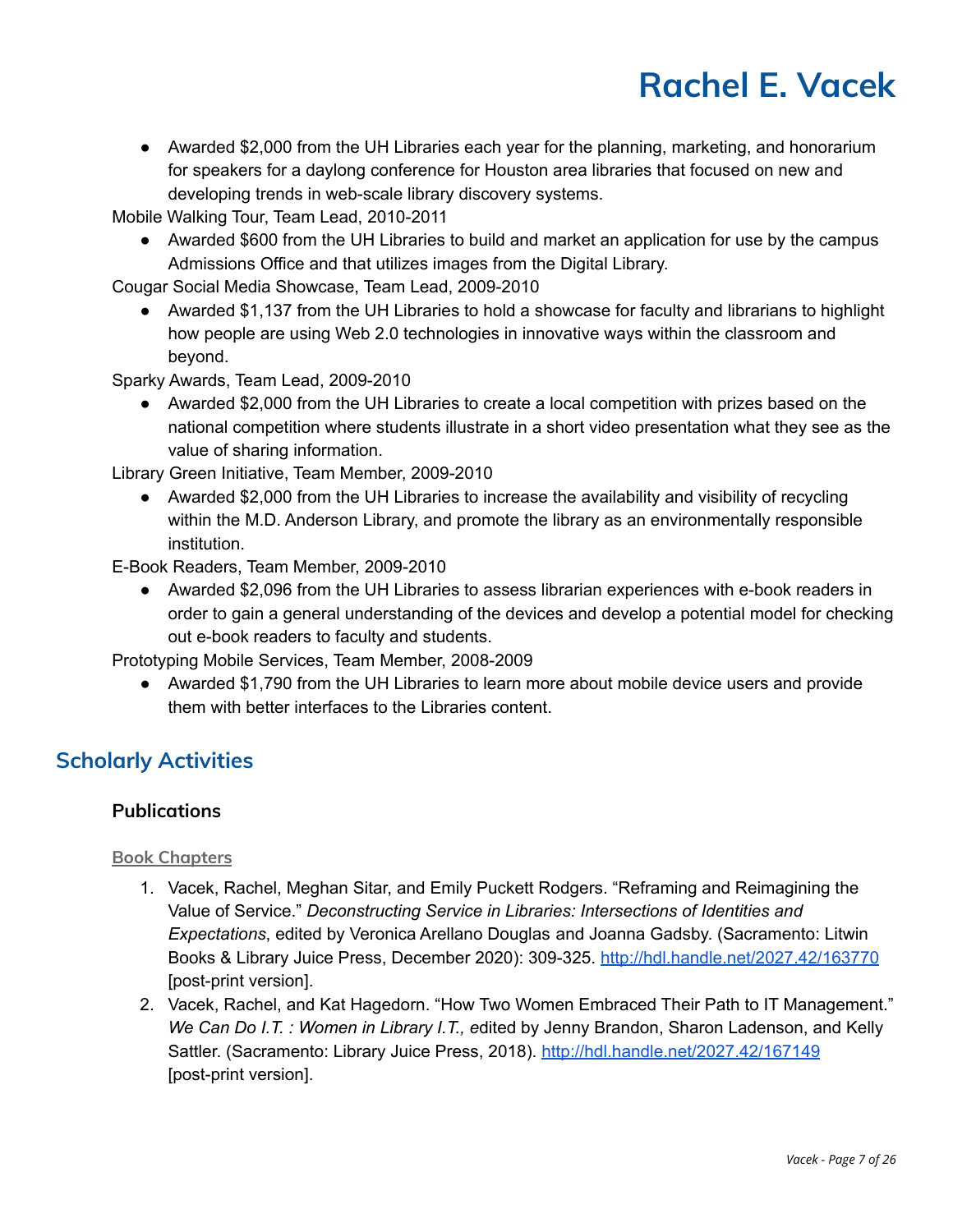- 3. Vacek, Rachel. "Library and Information Technology Association (LITA)." *Encyclopedia of Library and Information Sciences*, edited by John McDonald and Michael Levine-Clark. (Boca Raton: CRC Press, 2018): 2775-2781. <http://hdl.handle.net/2027.42/146755> [post-print version].
- 4. Vacek, Rachel and Paul Sharpe. "Intranet 2.0 from a Project Management Perspective." *Designing and Developing Library Intranets*, edited by Nina McHale. (London: Routledge, 2013).
- 5. Coombs, Karen, Veronica Arellano, Miranda Bennett, Robin Dasler, and Rachel Vacek. "Piloting Mobile Services at UH Libraries." *M-libraries 2: A Virtual Library in Everyone's Pocket*, edited by Mohamed Ally and Gill Needham. (London: Facet Publishing, 2010).

### **Peer-Reviewed Journal Articles**

- 1. Wu, Annie, Santi Thompson, Rachel Vacek, Andy Weidner, and Sean Watkins. "Hitting the Road towards a Greater Digital Destination: Evaluating and Testing DAMS at the University of Houston Libraries." *Information Technology and Libraries*, 35:2 (2016): 5-18. <http://dx.doi.org/10.6017/ital.v35i2.9152>
- 2. Watkins, Sean, Jason Battles, and Rachel Vacek. "Streamlining Data for Cross-Platform Web Delivery." *Journal of Web Librarianship*, 7:1 (2013): 95-108. <http://dx.doi.org/10.1080/19322909.2013.748393>
- 3. Vacek, Rachel, and Paul Sharpe. "Intranet 2.0 from a Project Management Perspective." *Journal of Web Librarianship*, 4:2/3 (2010): 239-249. <http://dx.doi.org/10.1080/19322909.2010.500860>
- 4. Vacek, Rachel, Derek Keller, Christina Morris, and Sean Watkins. "Improving the Drupal User Experience." *Code4Lib Journal*, 12 (2010). <http://journal.code4lib.org/articles/4578>

### **Edited Journal Articles**

- 1. Vacek, Rachel. "President's Column: Making an Impact in the Time That is Given to Us." *Information Technology and Libraries*. 34/2 (2015): 3-4. <http://dx.doi.org/10.6017/ital.v34i2.8804>
- 2. Vacek, Rachel. "President's Message: Twitter Nodes to Networks: Thoughts on the #litaforum." *Information Technology and Libraries*. 33/4 (2014): 1-9. <http://dx.doi.org/10.6017/ital.v33i4.5857>
- 3. Vacek, Rachel. "President's Message: UX Thinking and the LITA Member Experience." *Information Technology and Libraries*. 33/3 (2014): 1-4. <http://dx.doi.org/10.6017/ital.v33i3.5666>

### **Peer-Reviewed Conference Proceedings**

- 1. Smith, Craig, Rachel Vacek, and Ken Varnum. "Search, Report, Wherever You Are: A Novel Approach to Assessing User Satisfaction with a Library Discovery Interface." *Proceedings of the 2020 Library Assessment Conference*: 1-15. <https://www.libraryassessment.org/wp-content/uploads/2021/04/167-Vacek-Search-Report.pdf>
- 2. Vacek, Rachel, Emily Puckett Rodgers, and Meghan Sitar. "Diffusing Organizational Change through Service Design and Iterative Assessment." *Proceedings of the 2018 Library Assessment Conference*: 521-530.

<https://www.libraryassessment.org/wp-content/uploads/2019/10/Proceedings-2018-rs.pdf>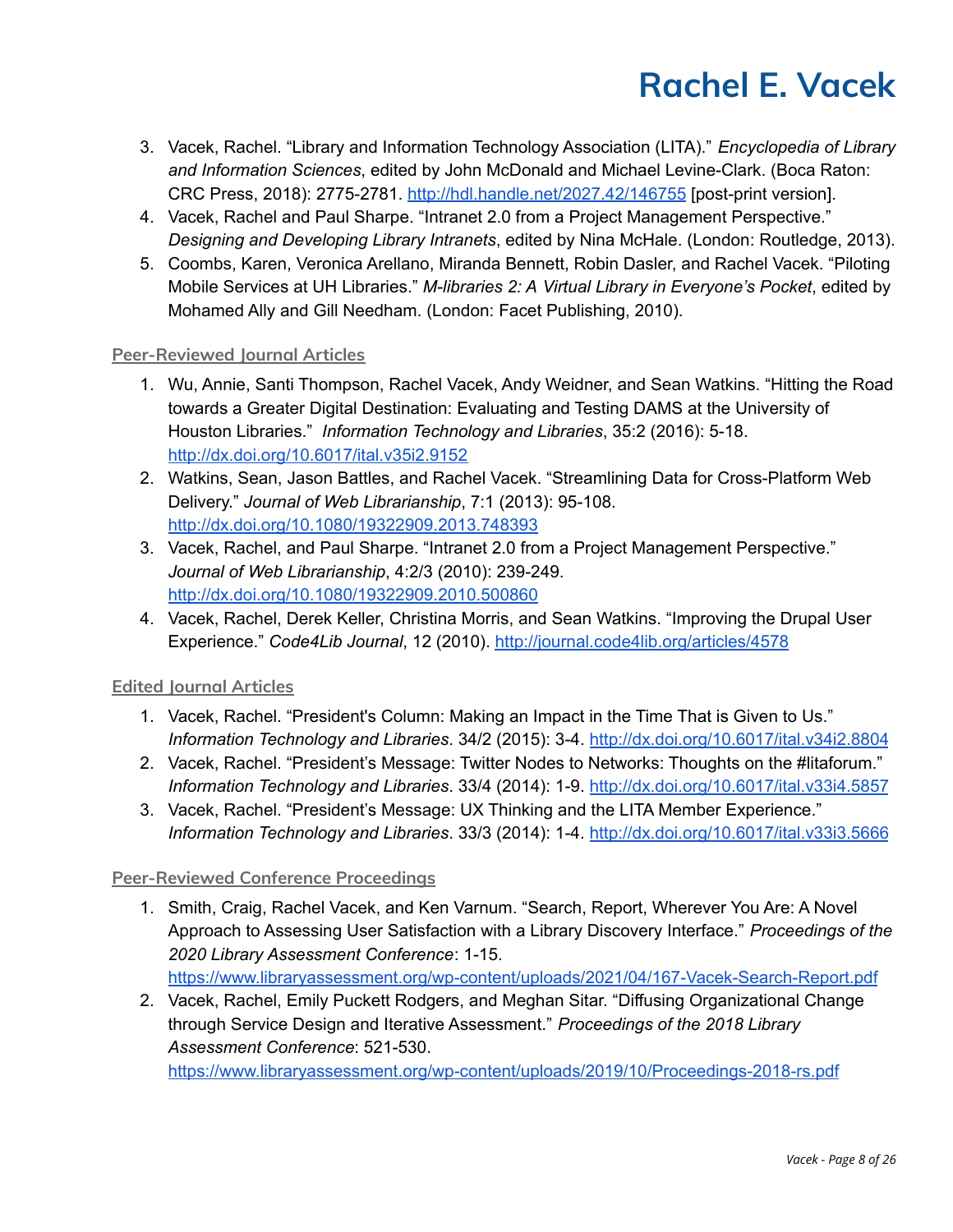3. Brett, Kelsey, Jeannie Castro, and Rachel Vacek. "Building a Better Mousetrap: Developing an Easy, Functional ERM." *Proceedings of the 2012 Charleston Library Conference*: 428-430. <http://dx.doi.org/10.5703/1288284315138>

### **Reviews in Peer-Reviewed Publications**

- 1. Vacek, Rachel. Review of Responsive Web Design in Practice by Jason A Clark. *Journal of Web Librarianship*. 10/2 (Summer 2016): 142-143. <http://dx.doi.org/10.1080/19322909.2016.1159172>
- 2. Vacek, Rachel. Review of Searching 2.0 by Michael P. Sauers. *Reference & User Services Quarterly*. 50/1 (Fall 2010): 89-90. <http://hdl.handle.net/10657/1369>
- 3. Vacek, Rachel. Review of How to be a Geek Goddess by Christina Tynan-Wood. *Journal of Web Librarianship*. 3/4 (December 2009): 371-372. <http://dx.doi.org/10.1080/19322900903294249>
- 4. Vacek, Rachel. Review of Web Accessibility: Practical Advice for the Library and Information Professionals by Jenny Craven. *Reference & User Services Quarterly*. 48/4 (Summer 2009): 417. <http://hdl.handle.net/10657/1307>
- 5. Vacek, Rachel. Review of A Practical Guide to Information Literacy Assessment for Academic Librarians by Carolyn Radcliff, Mary L. Jensen, Joseph A. Salem Jr., Kenneth J. Burhanna, and Julie A. Gedeon. *Reference & User Services Quarterly*. 47/4 (Summer 2008): 405. <http://hdl.handle.net/10657/1308>
- 6. Vacek, Rachel. Review of Leadership Basics for Librarians and Information Professionals by Edward G. Evans and Patricia Layzell Ward. *Journal of Web Librarianship*. 2/1 (Spring 2008). <http://dx.doi.org/10.1080/19322900802186702>
- 7. Vacek, Rachel. "Vault and WetFeet: The Career Paths Most Traveled." *Journal of Business & Finance Librarianship*. 13/1 (2007): 59-65. [http://dx.doi.org/10.1300/J109v13n01\\_09](http://dx.doi.org/10.1300/J109v13n01_09)
- 8. Vacek, Rachel. Review of Crash Course in Web Design for Libraries by Charles P. Rubenstein. *Reference & User Services Quarterly*. 47/2 (Winter 2007): 188. <http://hdl.handle.net/10657/1325>
- 9. Vacek, Rachel. Review of Bschool.com. *Journal of Business & Finance Librarianship*. 11/1 (2005): 43-52. [http://dx.doi.org/10.1300/J109v11n01\\_06](http://dx.doi.org/10.1300/J109v11n01_06)

# **Presentations**

### **Keynote Presentations**

- 1. Vacek, Rachel. Keynote. "Re-Imagining the Library Website." Re-Imagining the Library!, Oklahoma Chapter of the Association of College & Research Libraries Annual Conference, Oklahoma State University, Tulsa, OK, November 6, 2015. <http://hdl.handle.net/10657/1310>
- 2. Vacek, Rachel. Keynote. "Preparing for Technological Changes within Academic Libraries." Library Futures Series, Oklahoma State University Library, Stillwater, OK, November 13, 2012. <http://hdl.handle.net/10657/1370>
- 3. Vacek, Rachel. Keynote. "New Technologies that Could Affect Libraries." North Texas Conference on Library Technology, Decatur, TX, August 3, 2011. <http://hdl.handle.net/10657/1326>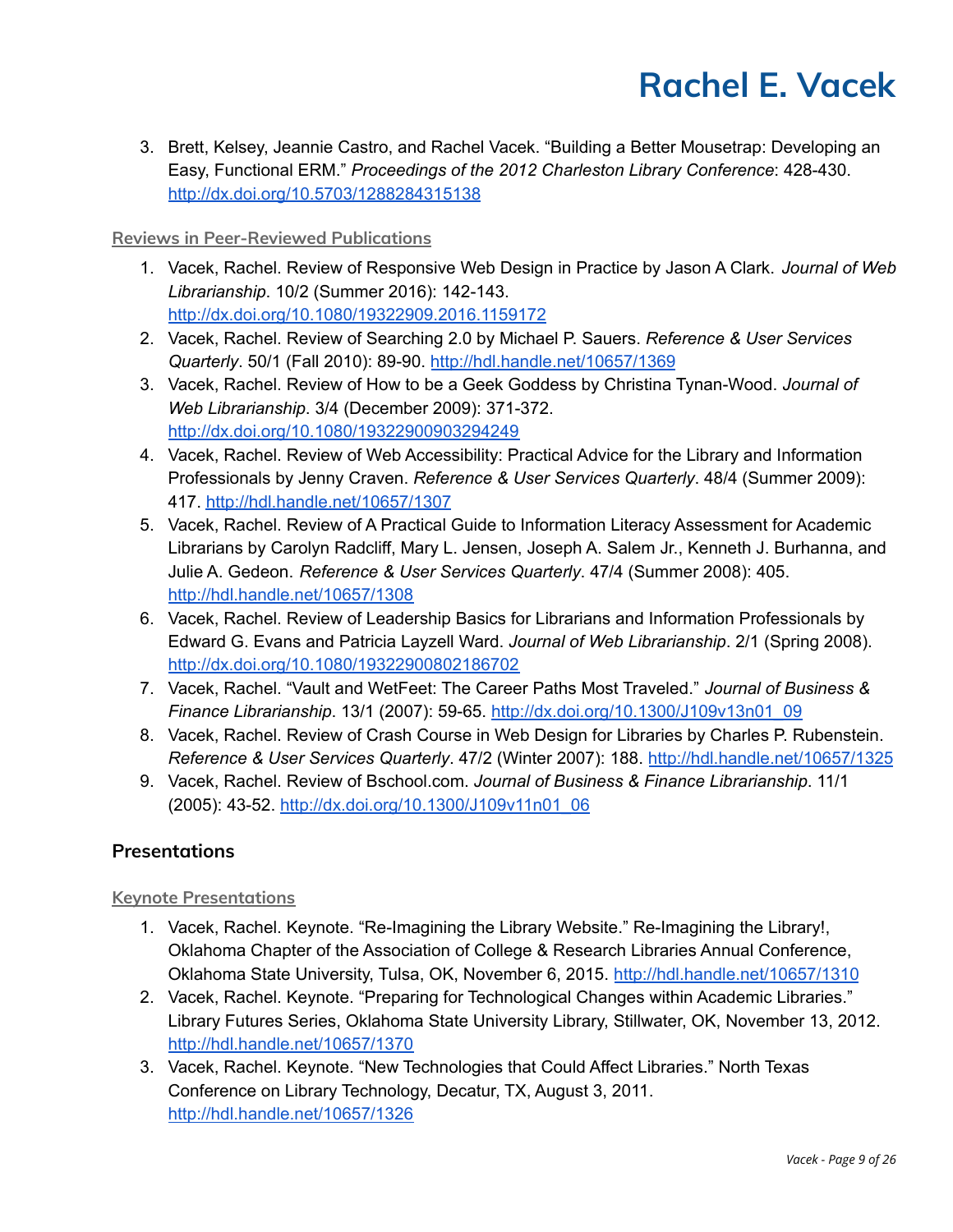- 4. Vacek, Rachel. Keynote. "Funding Mobile Innovation in the Library: The Why and How." Consortium of Academic Libraries and Learning Resources Spring Meeting, Houston, TX, April 29, 2010. <http://hdl.handle.net/10657/1353>
- 5. Vacek, Rachel. Keynote. "The Current Landscape of Mobile Libraries." Central Texas Library System Annual Technology Conference, Georgetown, TX, December 2009. <http://hdl.handle.net/10657/1355>

### **Invited Presentations**

- 1. Vacek, Rachel, Peter Murray, Josh Weisman, Janetta Waterhouse, Scott Bernier, and Christopher Spalding. "Workflows across Systems: Innovation." Webinar sponsored by NISO. October 13, 2021.
- 2. Vacek, Rachel, and Krista Godfrey. "Transforming Organizational Culture using UX Strategies." Webinar sponsored by Reference and User Services Association. December 11, 2019. <http://hdl.handle.net/2027.42/152462>
- 3. Vacek, Rachel. "Challenges and Opportunities in Library Discovery" Big Ten Academic Alliance Conference on Discovery, Urbana-Champaign, IL, May 30-31, 2018. <http://hdl.handle.net/2027.42/143855>
- 4. Vacek, Rachel. "Challenges and Opportunities in Customizing Library Repository User Interfaces." Webinar sponsored by NISO and NASIG. March 14, 2018. <http://hdl.handle.net/2027.42/142785>
- 5. Vacek, Rachel, Kat Palmer, and Iris Bierlein. "Smoothing the Path of the Research Journey: Designing for User Experience Excellence in Academic Libraries." Webinar sponsored by Library Journal and Emerald Publishing. September 27, 2017. <http://hdl.handle.net/2027.42/138151>
- 6. Vacek, Rachel. "The Changing Nature of Web Design and User Expectations and How Libraries Can Respond." Houston Area Law Librarians Annual Meeting, South Texas College of Law, Houston, TX, April 8, 2015. <http://hdl.handle.net/10657/1306>
- 7. Vacek, Rachel. "Library Websites of the Future." Special Library Association Texas Chapter Annual Meeting, Rice University, Houston, TX, November 13, 2014. <http://hdl.handle.net/10657/1315>
- 8. Vacek, Rachel, Ken Varnum, Victoria Estrada, and Annemarie Haar. "Content Management and Technical Infrastructure." New Media Consortium Virtual Symposium on the Future of Libraries, Online, November 12, 2014.
- 9. Vacek, Rachel. "Assessing Your Library Website Using User Research Methods and Other Tools." Re-Imagining the Library!, Oklahoma Chapter of the Association of College & Research Libraries Annual Conference, Oklahoma State University, Tulsa, OK, November 6, 2015. <http://hdl.handle.net/10657/1318>
- 10. Vacek, Rachel, and Richard Guajardo. "Web-Scale Discovery: Post Implementation." Texas Library Association Annual Conference, Houston, TX, April 20, 2012. <http://hdl.handle.net/10657/1317>
- 11. Vacek, Rachel. "Considerations for Your Mobile Library." Texas Library Association Annual Conference, Houston, TX, April 17, 2012. <http://hdl.handle.net/10657/1319>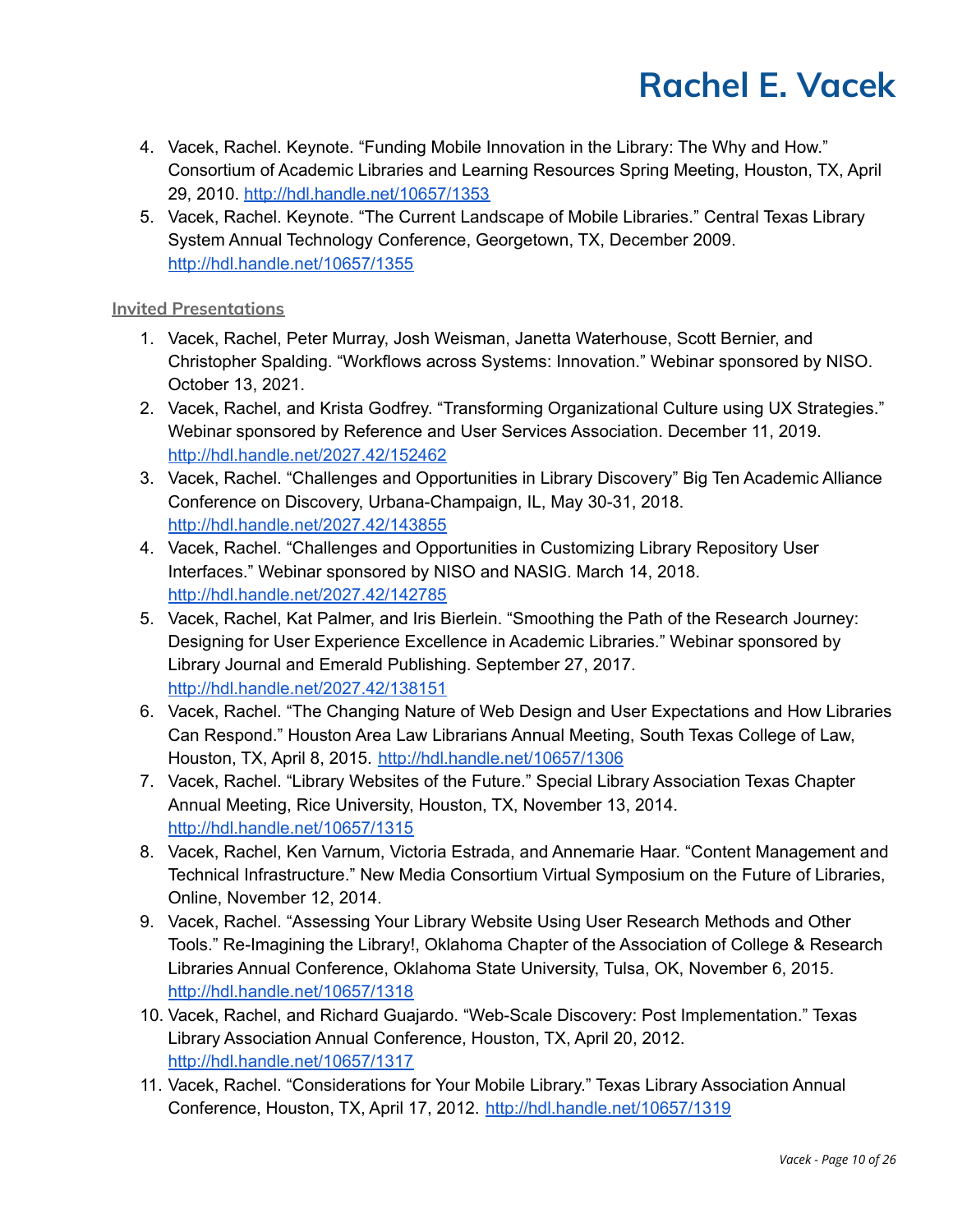- 12. Vacek, Rachel. "Overcoming the Challenges to Creating a Single Online User Experience." Amigos Online Conference: Technology: Unexpected Consequences of Legislation and Policies in Libraries, February 8, 2012. <http://hdl.handle.net/10657/1320>
- 13. Vacek, Rachel. "Considerations for Your Mobile Library." North Texas Conference on Library Technology, Decatur, TX, August 3, 2011. <http://hdl.handle.net/10657/1327>
- 14. Vacek, Rachel. "Giving Your CMS Users a Content Strategy and a Positive UX." North Texas Conference on Library Technology, Decatur, TX, August 3, 2011. <http://hdl.handle.net/10657/1328>
- 15. Vacek, Rachel. "The Future of Academic Libraries." Scholarly Communications Forum: The Future of Libraries, Rice University, Houston, TX, July 21, 2010.

### **Presentations**

- 1. Vacek, Rachel, Nabeela Jaffer, and Richard Adler. "From Siloed to Connected: Using Engagement as a Means to Improve the Culture of a Library Division." Conference on Academic Library Management (CALM), Online, April 29, 2022. <https://hdl.handle.net/2027.42/172234>
- 2. Vacek, Rachel, Craig Smith, and Ken Varnum. "Search, Report, Wherever You Are: A Novel Approach to Assessing User Satisfaction with a Library Discovery Interface." Library Assessment Conference, Online, January 21, 2021. <http://hdl.handle.net/2027.42/163532>
- 3. Vacek, Rachel, Josh Boyer, and Ashley Brewer. "Personal README Files: User Manuals for Library Staff." Designing for Digital, Austin, TX, March 9, 2020. <http://hdl.handle.net/2027.42/154114>
- 4. Vacek, Rachel. "Our Website Redesign Project and the Creation of a DEIA Statement." UX Leadership in Academic Libraries Meetup, Raleigh, NC, November 4, 2019. <http://hdl.handle.net/2027.42/151933>
- 5. Vacek, Rachel, and Heidi Burkhardt. "Practicing Intentionality in Team and Project Work." Advancing Inclusion, Diversity, Equity, and Accessibility in Libraries & Archives (IDEAL), Columbus, OH, August 7, 2019. <http://hdl.handle.net/2027.42/150634>
- 6. Vacek, Rachel, and Ben Howell. "Transforming Library Culture with a Digital Accessibility Team." Advancing Inclusion, Diversity, Equity, and Accessibility in Libraries & Archives (IDEAL), Columbus, OH, August 6, 2019. <http://hdl.handle.net/2027.42/150635>
- 7. Vacek, Rachel, Meghan Sitar, and Emily Puckett Rodgers. "Diffusing Organizational Change through Service Design and Iterative Assessment." Library Assessment Conference, Houston, TX, December 6, 2018. <http://hdl.handle.net/2027.42/146754>
- 8. Vacek, Rachel, and Ken Varnum. "Service Design: Thinking Holistically about Services & Technology." Library & Information Technology Association Forum, Minneapolis, MN, November 10, 2018. <http://hdl.handle.net/2027.42/146184>
- 9. Vacek, Rachel, Meghan Sitar, and Emily Puckett Rodgers. "Transforming an Organization through Service and Space Design Strategy." Designing for Digital, Austin, TX, March 7, 2018. <http://hdl.handle.net/2027.42/142413>
- 10. Vacek, Rachel, Zoe Chao, and Carrie Moran. "Fostering Great Experiences for UX-Tasked Student Workers." Designing for Digital, Austin, TX, March 5, 2018. <http://hdl.handle.net/2027.42/142412>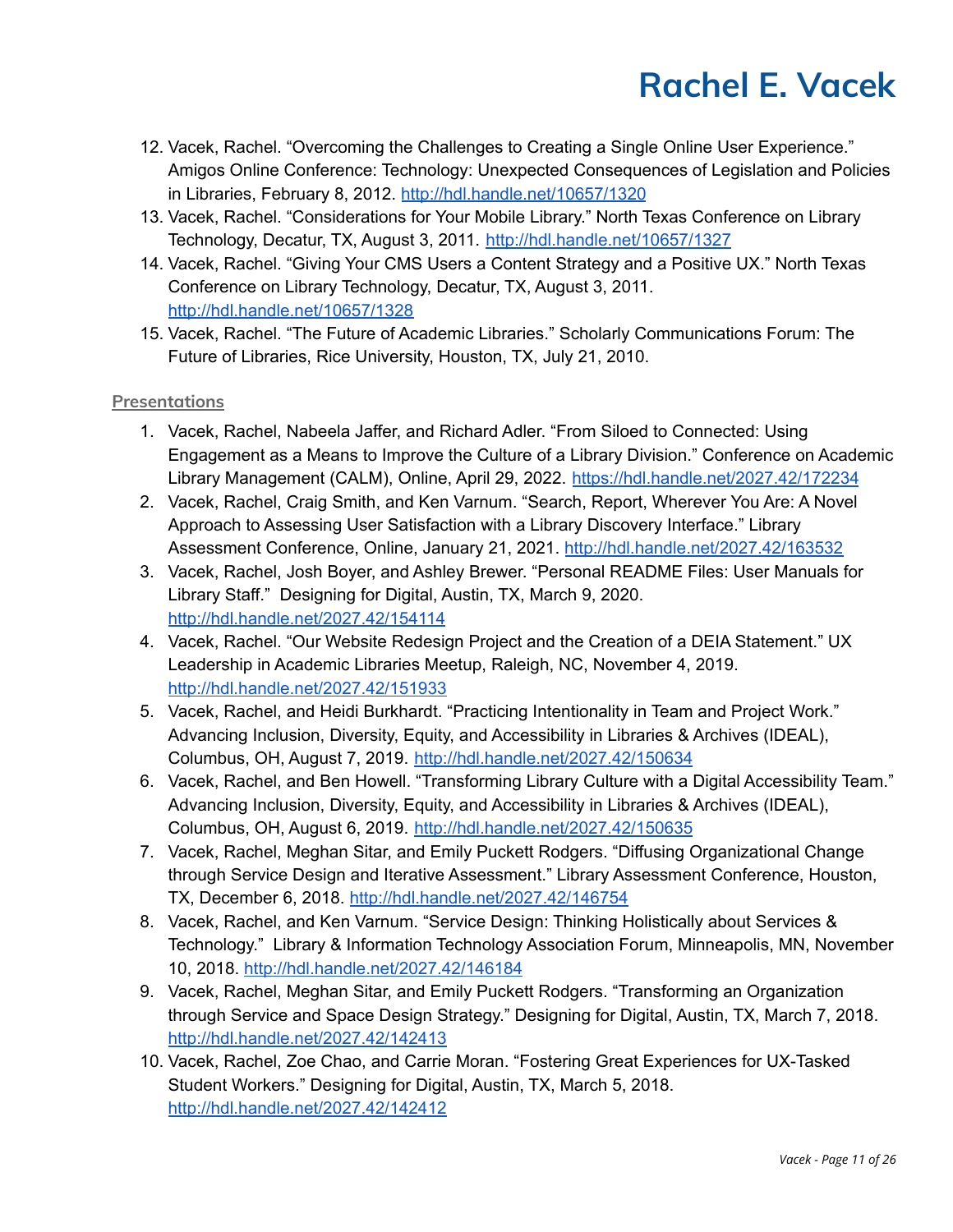- 11. Vacek, Rachel, and Ken Varnum. "Customizing Discovery Interfaces: Understanding Users' Behaviors and Providing Better Service." Electronic Resources & Libraries, Austin, TX, March 5, 2018. <http://hdl.handle.net/2027.42/142719>
- 12. Vacek, Rachel, Meghan Sitar, and Emily Puckett Rodgers. "Fostering Organizational Change through Service and Space Design Strategy." Coalition for Networked Information Fall Membership Meeting, Washington DC, December 12, 2017. <http://hdl.handle.net/2027.42/139883>
- 13. Vacek, Rachel, and Ken Varnum. "Own the User Experience: Provide Discovery for Your Users." Library & Information Technology Association Forum, Denver, CO, November 10, 2017. <http://hdl.handle.net/2027.42/139049>
- 14. Vacek, Rachel, Eddie Neuwirth, Jesse Koennecke, and Jacquie Samples. Panelist. "It's Personal! One-size Discovery Does Not Fit All: Customizing Discovery at Michigan." Electronic Resources & Libraries, Austin, TX, April 4, 2017. <http://hdl.handle.net/2027.42/136222>
- 15. Vacek, Rachel, Josh Boyer, Debra Kolah, Courtney McDonald, and Nadaleen Tempelman-Kluit. Panel Moderator. "Can a UX Department Really Make a Difference?" Designing for Digital, Austin, TX, April 3, 2017. <http://hdl.handle.net/2027.42/136223>
- 16. Vacek, Rachel. "Contextual Inquiry: How Ethnographic Research Can Impact the UX of Your Website." Library & Information Technology Association Forum, Minneapolis, MN, November 14, 2015. <http://hdl.handle.net/10657/1311>
- 17. Vacek, Rachel. "Impact the UX of Your Website with a Contextual Inquiry." Library 2.015 Worldwide Virtual Conference, October 20, 2015. <http://hdl.handle.net/10657/1312>
- 18. Vacek, Rachel. "Impact Your Library UX with Contextual Inquiry." Texas Library Association District 8 Fall Conference, Houston, TX, September 26, 2015. <http://hdl.handle.net/10657/1313>
- 19. Vacek, Rachel, and Louis Rosenfeld. Interview. "LITA President's Program: An Interview with Lou Rosenfeld." American Library Association Annual Conference, San Francisco, CA, June 28, 2015.
- 20. Vacek, Rachel, Santi Thompson, Annie Wu, Andy Weidner, and Sean Watkins. "Hitting the Road Towards a Greater Digital Destination." Texas Conference on Digital Libraries, Austin, TX, April 27, 2015. <http://hdl.handle.net/10657/1314>
- 21. Vacek, Rachel, and R. Nicole Westbrook. "How to Rock the Planning Process for your Next Digital Library Web Project." Texas Conference on Digital Libraries, Austin, TX, May 7. 2013. <http://hdl.handle.net/10657/1316>
- 22. Vacek, Rachel, Jeannie Castro, and Kelsey Brett. "How to Build a Better Mousetrap or Developing an Easy, Functional ERM." Charleston Conference, Charleston, SC, November 10, 2012. <http://hdl.handle.net/10657/1371>
- 23. Vacek, Rachel, and Berika Williams. "Library Mobile Web Design: Tips, Tricks and Resources." Texas Library Association District 8 Fall Conference, Houston, TX, October 22, 2011. <http://hdl.handle.net/10657/1321>
- 24. Vacek, Rachel, Jason Battles, and Nina McHale. "Building a Single User Experience." Internet Librarian, Monterey, CA, October 18, 2011. <http://hdl.handle.net/10657/1322>
- 25. Vacek, Rachel. "Discovery at the University of Houston Libraries." Part of a larger program, "The Age of Discovery: Understanding Discovery Services, Federated Search, and Web-scale."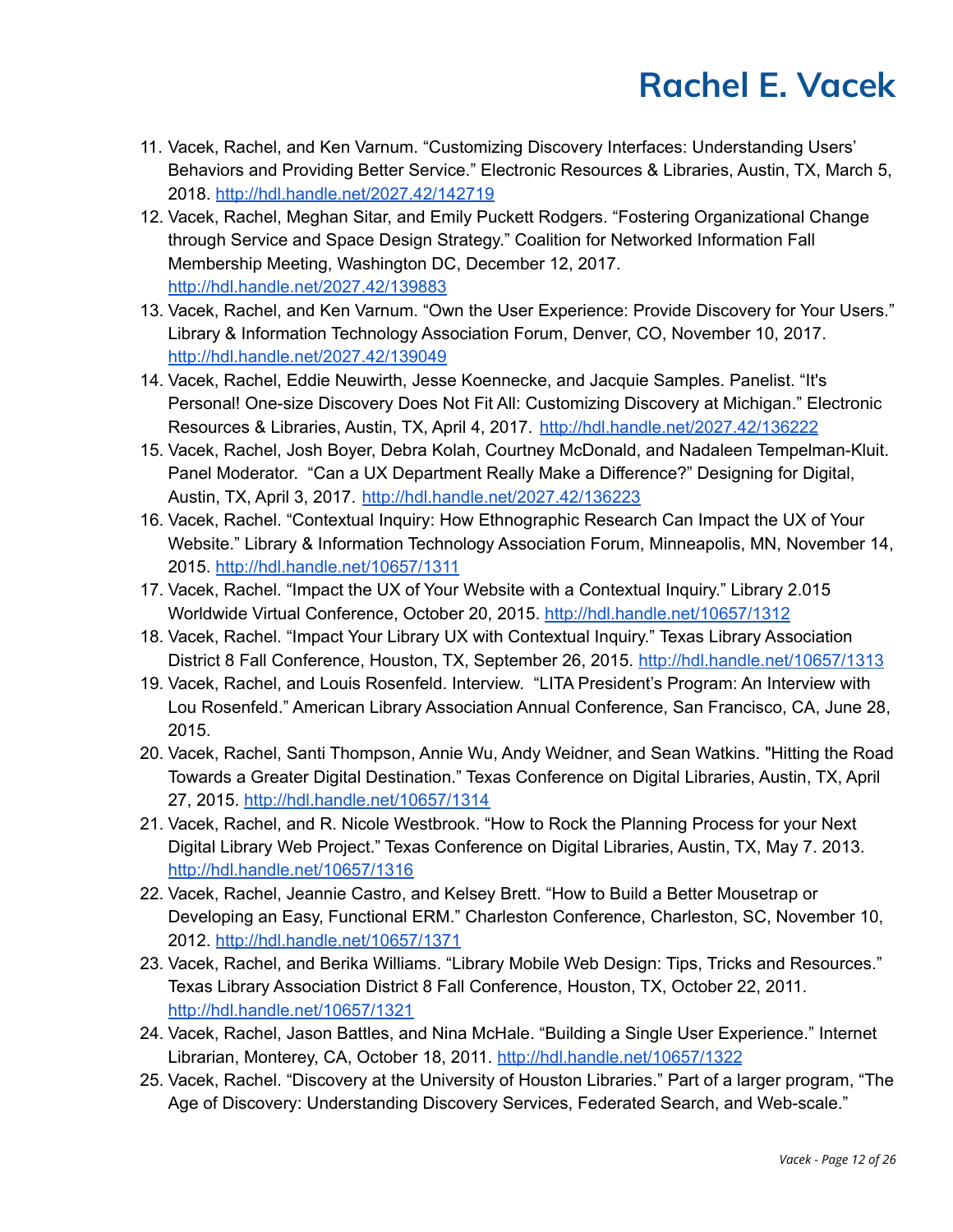American Library Association Annual Conference, New Orleans, LA, June 26, 2011. <http://hdl.handle.net/10657/1349>

- 26. Vacek, Rachel, Jason Battles, Chris Evjy, and Nina McHale. "Drupal Fail Panel & Group Therapy Session." American Library Association Annual Conference, New Orleans, LA, June 27, 2011.
- 27. Vacek, Rachel, and Anita Riley. "Seeing the Library through the Terminator's Eyes: Augmented Reality." Amigos Member Online Conference, May 18, 2011. <http://hdl.handle.net/10657/1329>
- 28. Vacek, Rachel. "Therapy for Your CMS: Improving the User Experience." J. Boye Conference, Philadelphia, PA, May 4, 2011. <http://hdl.handle.net/10657/1350>
- 29. Vacek, Rachel, and Anita Riley. "QR Codes and Augmented Reality Help Libraries Extend Services." Trendy Topics Online Conference, March 16, 2011. <http://hdl.handle.net/10657/1351>
- 30. Vacek, Rachel, and Anita Riley. "Bridging the Gap Between Print and Digital Environments." Innovations in Teaching and Learning Conference, Lee College, Baytown, TX, November 11, 2010. <http://hdl.handle.net/10657/1352>
- 31. Vacek, Rachel. "Cool Tools to Help Libraries Bridge the Gap Between Print and Digital Environments." Texas Library Association District 8 Fall Conference, Friendswood, TX, October 30, 2010. <http://hdl.handle.net/10657/1354>
- 32. Vacek, Rachel, Catherine Essinger, Rosalind Alexander, and Christina Gola. "The Importance of Politics." Association of Research Libraries Leadership Fellows Program, University of Houston Libraries, Houston, TX, September 21, 2010.
- 33. Vacek, Rachel, Christina Gola, Robin Dasler, and Billy Hoya. "Mobile Innovations in the UH Libraries." Handheld Librarian Online Conference II, February 18. 2010. <http://hdl.handle.net/10657/1330>
- 34. Vacek, Rachel, and Robin Dasler. "Get Your Game On in Instruction." Innovations in Teaching and Learning Conference, Lee College, Baytown, TX, November 12, 2009. <http://hdl.handle.net/10657/1332>
- 35. Vacek, Rachel, Christina Gola, and Robin Dasler. "The Current Landscape of Mobile Devices." Texas Library Association District 8 Fall Conference, Sugar Land, TX, October 17, 2009. <http://hdl.handle.net/10657/1331>
- 36. Vacek, Rachel, and Anna Creech. "Collaborating in the Clouds: The Tools." Internet Librarian, Monterey, CA, October 26, 2009. <http://hdl.handle.net/10657/1334>
- 37. Vacek, Rachel, and Robin Dasler. "iTouch and Go: Funding Innovation in the UH Libraries." Internet Librarian, Monterey, CA, October 27, 2009. <http://hdl.handle.net/10657/1333>
- 38. Vacek, Rachel, and Michael Porter. "Content Contribution & Distribution." Internet Librarian, Monterey, CA, October 28, 2009. <http://hdl.handle.net/10657/1356>
- 39. Vacek, Rachel. "Libraries Using Mobile Devices." Unconference, American Library Association Annual Conference, Chicago, IL, July 10, 2009. <http://hdl.handle.net/10657/1357>
- 40. Vacek, Rachel, and Michele Reilly. "Digital Libraries & Institutional Repositories." Scholarly Communication Forum: The Future of Scholarly Communication, University of Houston, Houston, TX, June 2009.
- 41. Vacek, Rachel, Veronica Arellano, and Robin Dasler. "Research Where You Learn: Incorporating Research and Information Literacy Modules into WebCT." University of Houston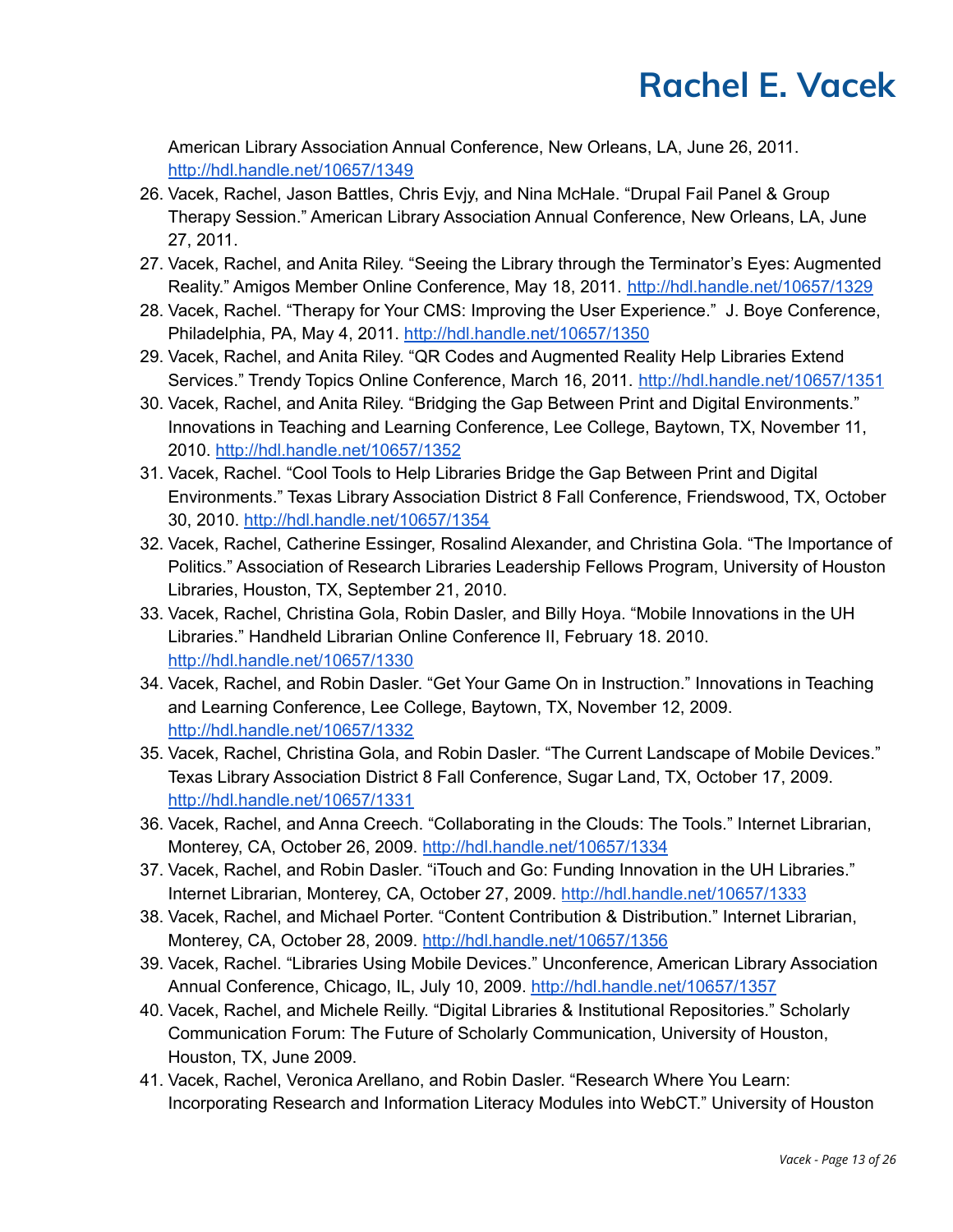System ACE Conference on Student Success, Houston, TX, March 27, 2009. <http://hdl.handle.net/10657/1346>

- 42. Vacek, Rachel, and Karen Coombs. "Mashing Up and Remixing the Library Website." Internet Librarian, Monterey, CA, October 20, 2008. <http://hdl.handle.net/10657/1348>
- 43. Vacek, Rachel. "Putting the Library Website in Their Hands: The Advantages and Challenges of a Homegrown Content Management System." Library & Information Technology Association Forum, Cincinnati, OH, October 18, 2008. <http://hdl.handle.net/10657/1358>
- 44. Vacek, Rachel. "Apps in Facebook & Google OpenSocial: Why Librarians Should Pay Attention." BIGWIG Social Software Showcase, American Library Association Annual Conference, Anaheim, CA, June 25, 2008. <http://hdl.handle.net/10657/1359>

### **Poster Presentations**

- 1. Vacek, Rachel, Veronica Arellano, Miranda Bennett, Karen Coombs, and Robin Dasler. "The Library Makes Its Small Screen Debut: Using the iPod Touch to Trial Library Services on Mobile Devices." Association of College & Research Libraries National Conference, Seattle, WA, March 2009. <http://hdl.handle.net/10657/1347>
- 2. Vacek, Rachel, Sandra Besselson, Chris Harris, Katy Herrick, and Wanda Nesbit. "Making the Library Workplace More Millennial Friendly." American Library Association Annual Conference, Washington, D.C., June 2007.

#### **Workshops and Preconferences**

- 1. Vacek, Rachel. "Examples of What You Can Do with the DPLA API." Part of the Preconference, Hacking the Digital Public Library of America. Texas Conference on Digital Libraries, Austin, TX, April 27, 2014. <http://hdl.handle.net/10657/1360>
- 2. Vacek, Rachel. "Drupal 101." Texas Library Association Annual Conference, Houston, TX, April 17, 2012. <http://hdl.handle.net/10657/1361>
- 3. Vacek, Rachel, and Nina McHale. "Getting Started with Drupal." LITA Preconference, American Library Association Midwinter Meeting, Dallas, TX, January 20, 2012. <http://hdl.handle.net/10657/1323>
- 4. Vacek, Rachel, and Sean Watkins. "Managing Projects & Communication." Internet Librarian, Monterey, CA, October 15, 2011.
- 5. Vacek, Rachel, Jason Battles, and Sean Watkins. "Streamlining Data for Cross-Platform Web Delivery." Internet Librarian, Monterey, CA, October 16, 2011.
- 6. Vacek, Rachel, and Nina McHale. "Getting Started with Drupal." LITA Preconference, American Library Association Annual Conference, New Orleans, LA, June 24, 2011. <http://hdl.handle.net/10657/1324>
- 7. Vacek, Rachel, Jason Battles, Catherine Baird, and Nina McHale. "Migrating to Drupal: Open Source Library Intranets." Internet Librarian, Monterey, CA, October 23, 2010. <http://hdl.handle.net/10657/1362>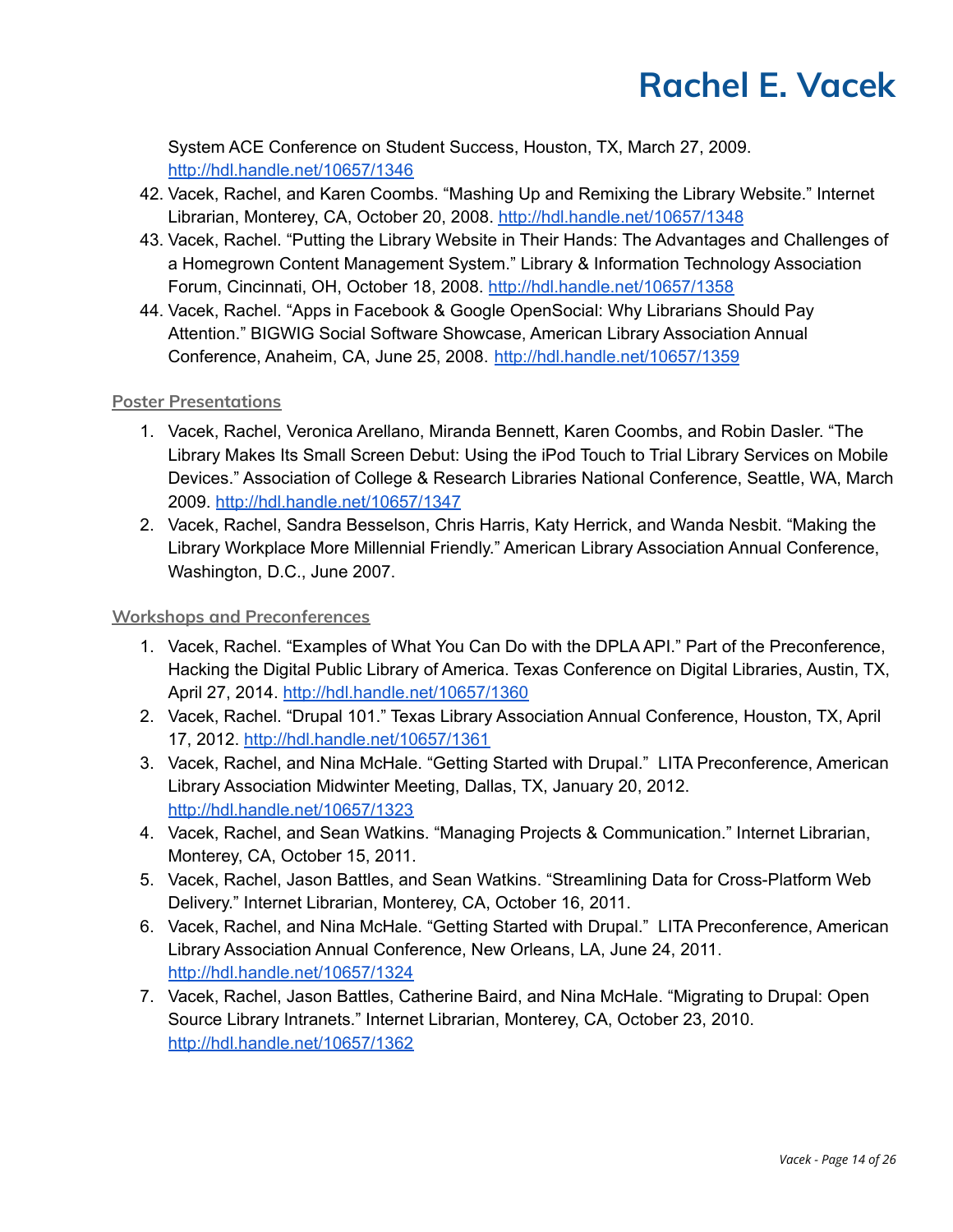#### **Web Courses**

- 1. Vacek, Rachel, and Donna Lanclos. "Contextual Inquiry: Using Ethnographic Research to Impact Your Library UX." LITA Web Course, 6 weeks, September-October 2018.
- 2. Vacek, Rachel, and Deirdre Costello. "Contextual Inquiry: Using Ethnographic Research to Impact Your Library UX." LITA Web Course, 6 weeks, July-August 2017.
- 3. Vacek, Rachel. Course facilitator. "Digital UX Workshop: Crafting Exceptional Digital Experiences for the User-Centered Library." Library Journal Online Course, 5 weeks, October-November 2015.

# **Professional Service**

# **Consulting and Independent Work**

Core: Leadership, Infrastructure, Futures

- *Consultant*, January-June 2021
- Collaborated with Core Executive Leadership, Staff, and Board of Directors; Provided design thinking and strategic planning expertise; Facilitated activities to support Core's strategic planning process

### **Boards and Panels**

- Designing for Digital
	- Member, Advisory Committee, 2015-
- Web Management & Marketing: A Peer-Reviewed Journal, Editorial Board Member, 2017-2018
- Horizon Project Academic & Research Library Panel of Experts, 2016-2017
	- Invited to join a group of international thought leaders to select the topics and inform the production of the New Media [Consortium](https://library.educause.edu/resources/2017/12/horizon-report-library-edition-2014-2017) (NMC) Horizon Report: 2017 Library Edition.
- Library Academy Advisory Board, 2015-2016
	- Invited to join a group of 20 library experts to advise the NMC and the Coalition for Networked Information (CNI) to develop a needs assessment for online professional development and subsequently a project plan based on those needs. NMC was awarded a planning grant from the Institute of Museum and Library Services (IMLS), under the Laura Bush 21st Century Librarian Program, and the Board was assembled as a result.
- Global Advisory and Outreach Board Member, 2014-2017
	- Served on a voluntary Board that made recommendations to steer the Library 2.0 Worldwide Virtual Conferences

### **Committee Work**

- Core: Leadership, Infrastructure, Futures
	- Co-Chair, Technology Section Leadership Team, 2020-2022
- Member, PeMento: Peer Mentoring for Mid-Career Library Workers Planning Team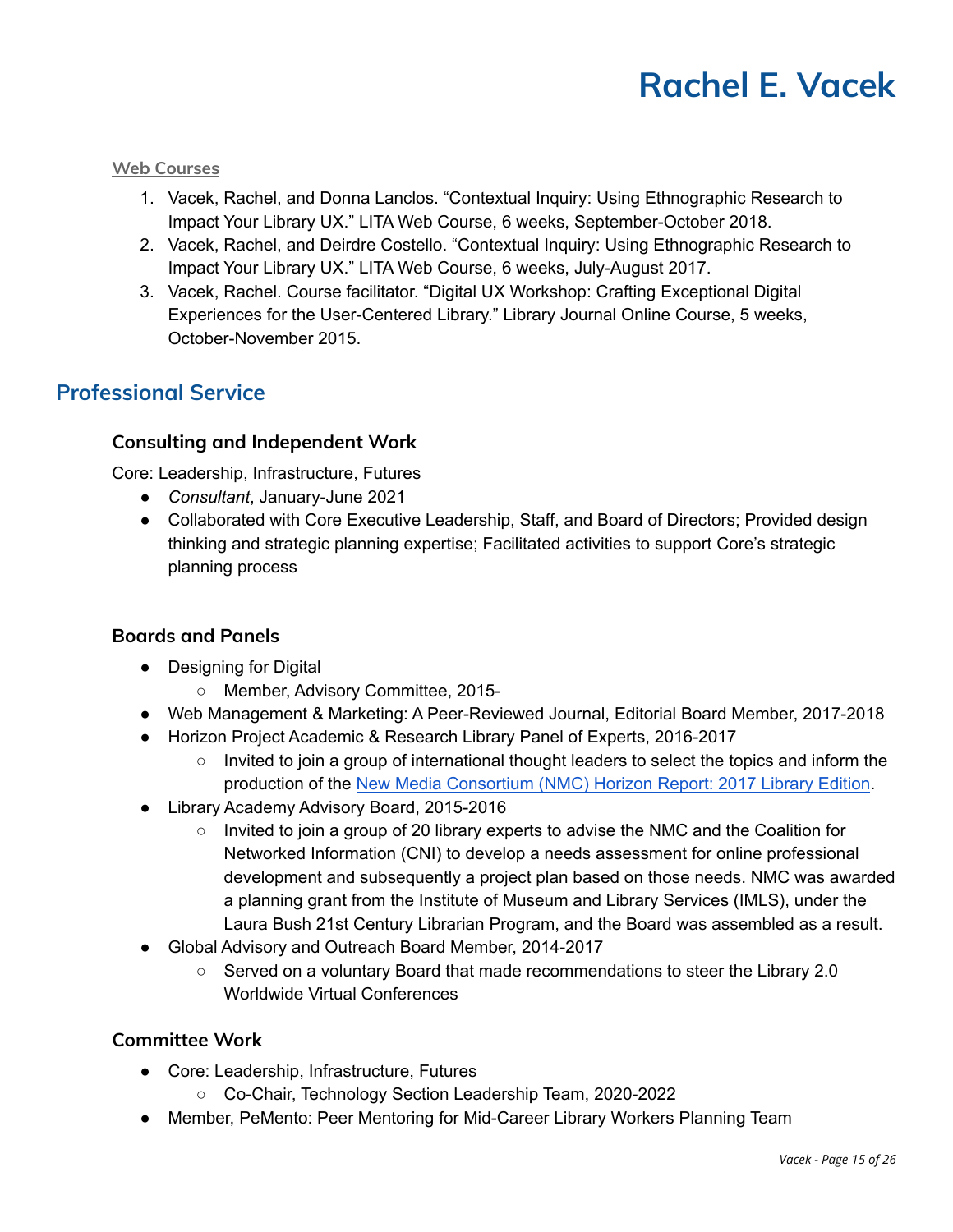- Helped plan and run program, and facilitated 2 groups, 2021
- Library & Information Technology Association (LITA)
	- Vice-President, 2013-2014; President, 2014-2015; Past President, 2015-2016
		- 2014-2015 LITA Annual Report: <https://hdl.handle.net/2027.42/163323>
	- Member, Executive Committee, 2013-2016
	- Member, Board of Directors, 2012-2016
	- Member, 50<sup>th</sup> Anniversary Task Force, 2014-2016
	- Chair, Nominating Committee, 2016; Member, 2010
	- Chair, LITA President's Program Planning Task Force, 2015
	- Chair, LITA Town Meeting Planning Task Force, 2014
	- Member, LITA Forum Planning Committee
		- Minneapolis, MN, 2014-2015
		- Atlanta, GA, 2009-2010
		- Cincinnati, OH, 2007-2008
		- Nashville, TN, 2005-2006
	- Co-Chair, Blogs, Wikis & Social Software Interest Group, 2006-2011
	- Member, Program Planning Committee, 2005-2010
- American Library Association
	- Member, Committee on Appointments, 2013-2014
	- Intern, Committee on Organization, 2009-2011
	- Member, Emerging Leaders Program Subcommittee, 2009-2010
- National Information Standards Organization (NISO)
	- Flexible API Framework (FASTEN) Working Group, 2016-2019
- HathiTrust
	- Member, Program Committee for HathiTrust All-Sites Meeting, 2016-2017
- ALA Games & Gaming Round Table
	- Board Member, 2016-2019
- Texas Digital Library (TDL)
	- Member, TDL Awards Committee, 2015-2016
	- Member, Texas Conference on Digital Libraries Planning Committee, 2013-2014
- Association of College and Research Libraries (ACRL)
	- Member, ACRL President's Program Planning Committee, 2010-2011
- University of Pittsburgh Student Chapter of the American Society for Information Science & **Technology** 
	- Webmaster, 2001

### **External Promotion/Tenure Review**

- University of Colorado Colorado Springs: 2014, 2017, 2020
- University of Central Florida: 2019, 2020
- Texas Tech University: 2020
- University of Washington: 2017
- Virginia Commonwealth University: 2017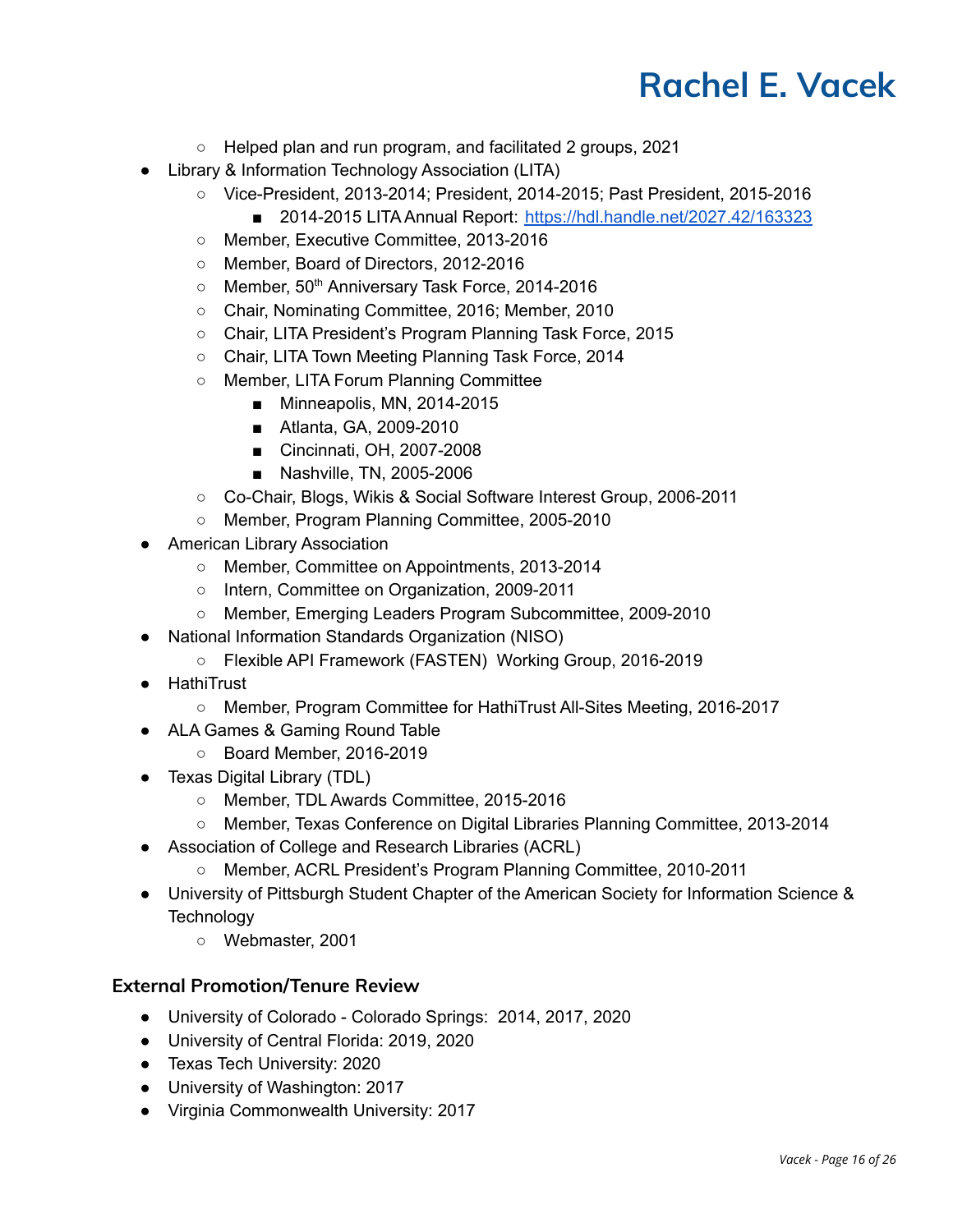- University of Michigan: 2016
- University of Houston: 2014, 2015, 2016
- Wayne State University: 2015
- University of Alabama: 2011, 2014

# **Library Service**

## **University of Michigan**

#### **Elected Committees**

● Vice-Chair/Chair-Elect, Librarians' Forum Board, 2022-2023

#### **Committees**

- Co-Chair, Electronic Course Materials Solution Implementation Team, 2022-
- Member, Library Rewards Committee, 2022-
- Chair, Library Employee Wellness Team, 2021-
	- Member, 2020-2021
- Member, DEIA Community of Practice, 2020-
- Member, Library Mentoring Planning Team, 2019-
- Member, Supervisor Community of Practice, 2019-
- Co-Chair, Web Presence Coordinating Committee, 2018-
- Co-Chair, Library Staff Gaming Guild, 2017-
- Member, LIT Coordinating Group, 2017-
- Member, Project Management Special Interest Group, 2017-
- Member, Assessment Community of Practice, 2017-
- Member, Library IT (LIT) Culture Team, 2017-2018, 2022-
	- Chair, 2019-2021
- Member, Electronic Course Materials Solution Investigation Team, 2021-2022
- Member, Fulfillment Services Team, 2019-2020
- Member, Technology Alignment and Stewardship Committee (TASC), 2018-2020
- Member, Art + Feminism Wikipedia Edit-a-thon Planning Team, 2018-2019
- Co-Chair, Service Design Task Force, 2017-2020
- Member, Library Mentoring Committee, 2017-2019
- Co-Chair, Ada Lovelace Wikipedia Edit-a-thon Planning Team, 2017
- Member, Senior Managers, 2016-2019
- Member, LIT Front Door Representatives, 2016-2017
- Co-Chair, Promotion and Appointment of Librarians Task Force, 2016-2017
- Member, Public Access Resources Committee, 2016-2017
- Member, LIT Leadership Team, 2016-2017
- Member, Deep Blue Data Steering Committee, 2016-2017
- Member, Library Organizational Visioning and Space Planning Working Committee, 2016-2017
- Member, LIT Space Assessment Team, 2016-2017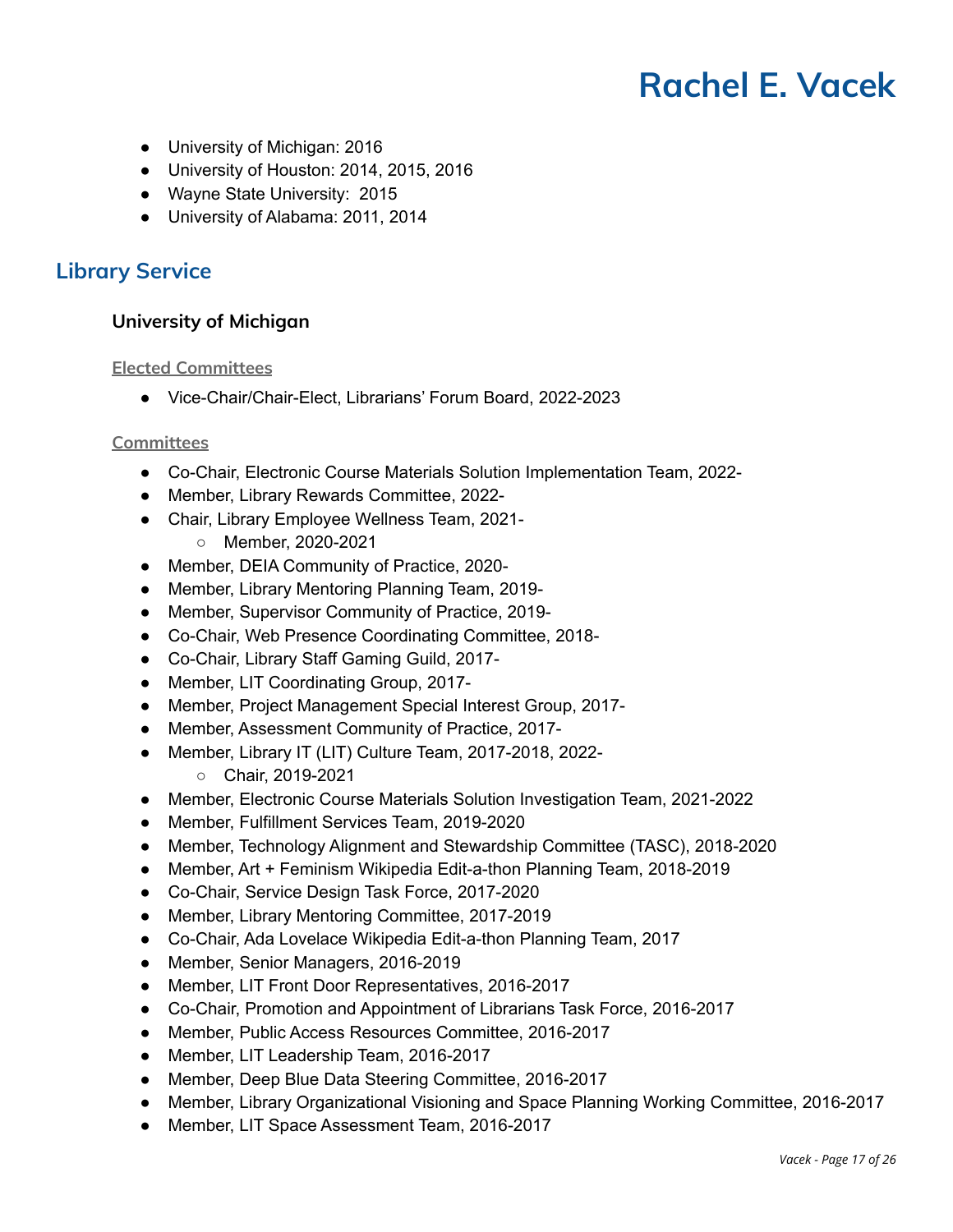#### **Search Committees**

- Chair, Front-End Developer Search Committee, January 2020
- Chair, User Interface Design Engineer Search Committee, September 2019
- Chair, Web Applications Developer Search Committee, March 2019
- Chair, User Interface / User Experience Designer Search Committee, August 2018
- Chair, Senior User Experience Specialist Search Committee, February 2018
- Chair, Front-End Developer and Accessibility Specialist Search Committee, April 2017

#### **Library Presentations**

- Vacek, Rachel, and Heymo Vehse. "LIT Culture Team: Moving from silos to connections through engagement." U-M Library ShareFest, March 16, 2022.
- Vacek, Rachel, and Raven Lanier. "Library Staff Gaming Guild: Creating a fun and inclusive environment." U-M Library ShareFest, March 16, 2022.
- Vaek, Rachel, and Heymo Vehse. "LIT Culture Team: How one division approaches improving its culture and employee experience." U-M Library ShareFest, April 15, 2021.
- Vacek, Rachel. "Assessing the work of the LIT Culture Team." Assessment Community of Practice, December 1, 2020.
- Vacek, Rachel. "Presentation & Discussion on the December 2019 LIT Climate Survey and the May 2020 COVID-19 Library Employee Survey." LIT Culture Team presentation to LIT Staff, August 20, 2020.
- Vacek, Rachel, and Jake Carlson. "Library Staff Gaming Guild Overview." U-M Library ShareFest, July 30, 2020.
- Vacek, Rachel, and Emily Puckett Rodgers. "Library Environments and Design and Discovery Departments Introduction." New Selector Training, February 18, 2020.
- Vacek, Rachel, and Jeff Witt. "Mentoring in the Library: Past, Present, and Future." Librarians' Forum, October 16, 2019.
- Vacek, Rachel, and Emily Puckett Rodgers. "Library Environments and Design and Discovery Departments Introduction." New Selector Training, September 4, 2019.
- Vacek, Rachel. "LIT Culture Team Brown Bag." LIT Brown Bag Series, July 16, 2019.
- Vacek, Rachel, and Jake Carlson. "Library Staff Gaming Guild Overview." U-M Library ShareFest, June 6, 2019.
- Vacek, Rachel. "LIT Culture Team: Ideas Workshop." LIT Workshop, June 4, 2019.
- Vacek, Rachel, and Alexa Pearce. "Website Redesign and DEIA." May of DEIA, May 21, 2019.
- Vacek, Rachel. "Getting at the Why: Using Qualitative Data to Improve Sites and Services." Next Century Library Initiative "SHARE" Summit, April 22, 2019.
- Vacek, Rachel. "D&D's Design and Development Workflow." LIT Brown Bag Sharing Series, March 13, 2019.
- Vacek, Rachel, Meghan Sitar, and Emily Puckett Rodgers. "The Library Service Design Roadmap." Brown Bag, January 24, 2019.
- Vacek, Rachel, and Alexa Pearce. "Website Redesign Update." Library All Staff Meeting, December 3, 2018.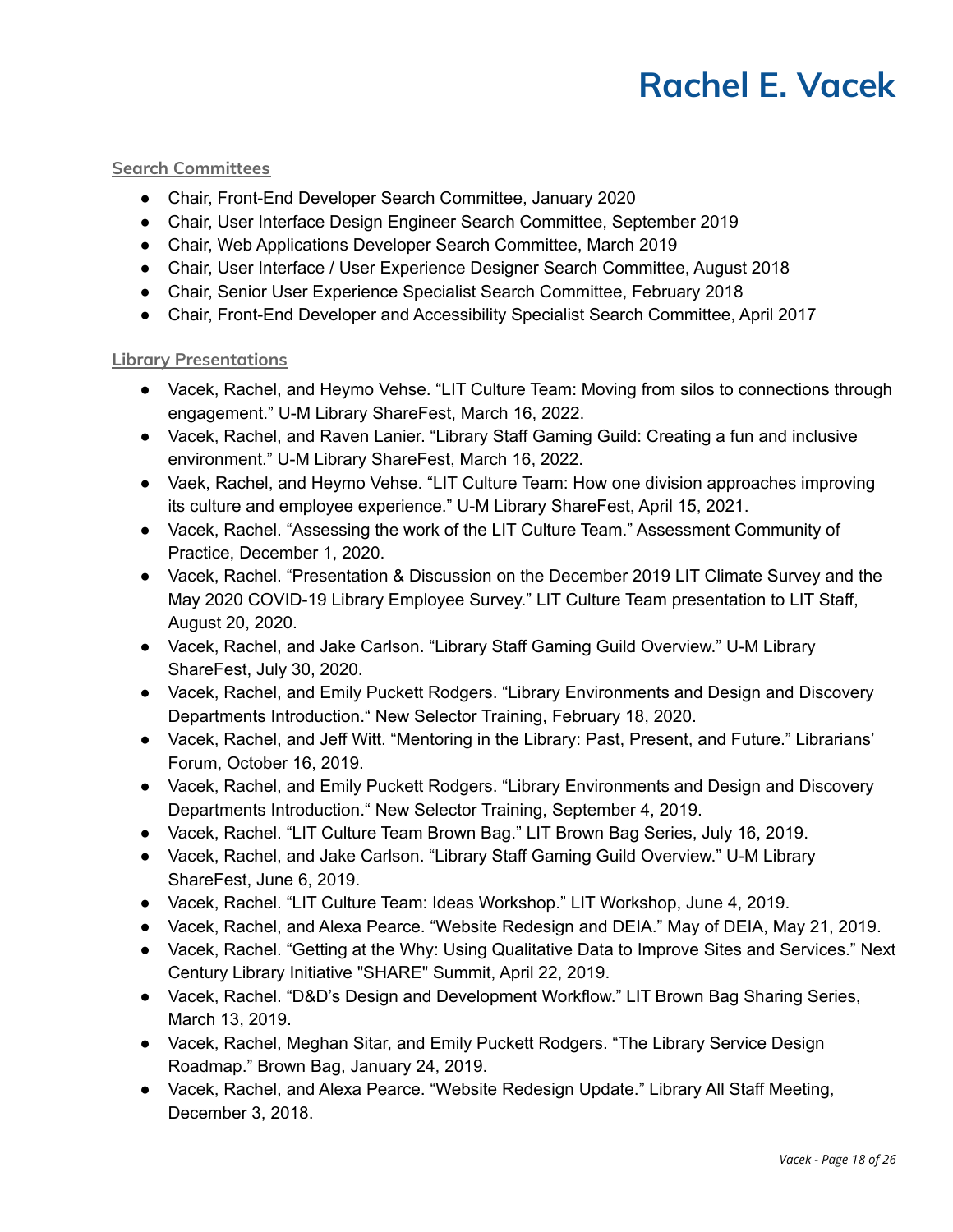- Vacek, Rachel, Meghan Sitar, and Emily Puckett Rodgers. "SDTF Update and Conversation." Executive Council, November 29, 2018.
- Vacek, Rachel, and Emily Puckett Rodgers. "Library Environments and Design and Discovery Departments Introduction." New Selector Training, November 14, 2018.
- Vacek, Rachel. "Updates on the Library Search and Website Redesign." LIT All Staff Meeting, October 15, 2018.
- Vacek, Rachel, and Alexa Pearce. "Updates on the Website Redesign Project." Public Services Communication Forum, September 21, 2018.
- Vacek, Rachel, Ken Varnum, and Alexa Pearce. "Updates on the Website Redesign and Library Search." Executive Council, September 6, 2018.
- Vacek, Rachel, and Alexa Pearce. "Updates on U-M Library Search from the Web Presence Steering Committee." Public Services Communication Forum, August 17, 2018.
- Vacek, Rachel, and Alexa Pearce. "Updates from the Web Presence Steering Committee and on the Website Redesign Project." Senior Managers Group Meeting, July 25, 2018.
- Vacek, Rachel, and Alexa Pearce. "About the Web Presence Steering Committee." U-M Library Share Fest, July 24, 2018.
- Vacek, Rachel, and Jake Carlson. "Library Staff Gaming Guild Overview." U-M Library ShareFest, July 24, 2018.
- Vacek, Rachel. "Web Presence Steering Committee: An Overview." LIT Lightning Talks, May 24, 2018.
- Vacek, Rachel, Lauren Havens, and Melissa Baker-Young. "Debriefs, Retrospectives & Reflections." Project Management Special Interest Group, May 1, 2018.
- Vacek, Rachel, and Emily Puckett Rodgers. "Design and Discovery and Library Environments Departments Introduction." New Selector Training, November 30, 2017.
- Vacek, Rachel. "Design and Discovery: Who We Are and What We Do." U-M Library ShareFest, July 13, 2017.

# **Blog Posts**

- Vacek, Rachel. "[Establishing](https://www.lib.umich.edu/blogs/library-tech-talk/establishing-strategic-vision-our-library%E2%80%99s-web-presence) a Strategic Vision for Our Library's Web Presence." Library Tech Talk Blog, January 7, 2019.
- Vacek, Rachel. "Mixing Research Methods to Improve a Library's Promotion and [Appointment](https://www.lib.umich.edu/blogs/tiny-studies/mixing-research-methods-improve-library%E2%80%99s-promotion-and-appointment-process) [Process.](https://www.lib.umich.edu/blogs/tiny-studies/mixing-research-methods-improve-library%E2%80%99s-promotion-and-appointment-process)" Tiny Studies Blog, November 30, 2017.

# **University of Houston**

# **Elected Committees**

- Member, Librarian Promotion Committee, 2012-2014
- Chair, Strategic Directions Committee, 2011-2013
- Chair/Vice-Chair of the Librarians, 2009-2011
- Chair/Vice-Chair, Bylaws and Governance Documents Committee, 2008-2010
- Member, Committee on Committees and Elections, 2008-2010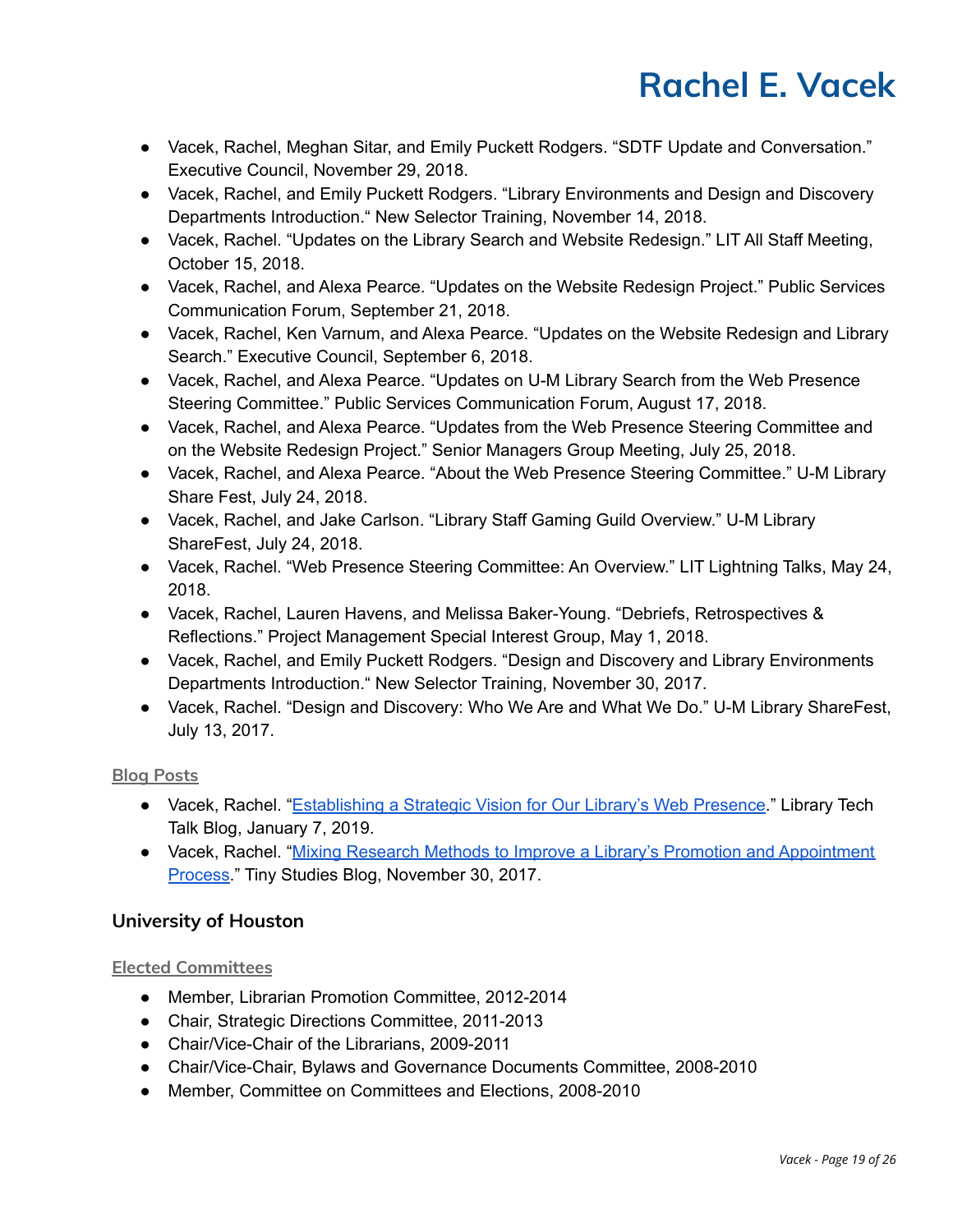#### **Committees**

- Member, Library Management Committee / Leadership Advisory Council, 2010-2016
- Co-Chair, Digital Asset Management Systems Implementation Task Force, 2014-2016
- Chair, Identifying Recognition Opportunities Committee, 2016
- Chair, African American Read-In Planning Committee, 2015-2016
- Chair, Game On, Cougars! Planning Committee, 2013, 2014, 2015
- Member, Faculty/Staff Giving Committee, 2014-2015
- Member, Discovery Camp Planning Committee, 2011, 2013, 2014
- Member, Primo Implementation Team, 2014
- Member, Data Interest Group, 2013-2014
- Chair, It's All About Access (IA3) Committee, 2011-2013
- Vice-Chair, Training Committee, 2012-2013
- Member, User Experience Committee, 2010-2011
- Member, Summon Implementation Team, 2010-2011
- Member, Website Redesign Project Management and Oversight Group, 2008-2010
- Member, Marketing Committee, 2008-2011
- Chair, Cougar Social Media Showcase Planning Committee, 2009-2010
- Member, Digital Projects Oversight Committee, 2009-2010
- Member, Electronic Theses & Dissertations Pilot Project Team, 2007-2009
- Chair, Intranet Redesign Task Force, 2008-2009
- Member, Staff Furniture Selection Task Force, 2008
- Member, Web Management Committee, 2007-2008
- Member, Great Pumpkin Planning Committee, 2007, 2008

#### **Search Committees**

- Chair, Web Projects Manager Search Committee, 2016
- Chair, Web Applications Developer 2 Search Committee, 2015
- Chair, Web Developer 2 Search Committee, 2014
- Chair, Web Developer 2 Search Committee, 2013
- Member, Library Instruction Fellowship Search Committee, 2012
- Member, Web Services Fellowship Search Committee, 2012
- Chair, Graphic Designer Search Committee, 2011
- Chair, Web Developer 2 Search Committee, 2010
- Member, Web Services Coordinator Search Committee, 2010
- Member, Metadata Coordinator Search Committee, 2008

### **Library Presentations**

- Vacek, Rachel, Vince Lee, and Catherine Essinger. "Leadership in Professional Organizations." Library Leadership Series, June 5, 2014.
- Vacek, Rachel. "Strategies for Identifying Collaborators & Writing Collaboratively." Write Your Scholarly Publication Month Kick-off, July 9, 2012.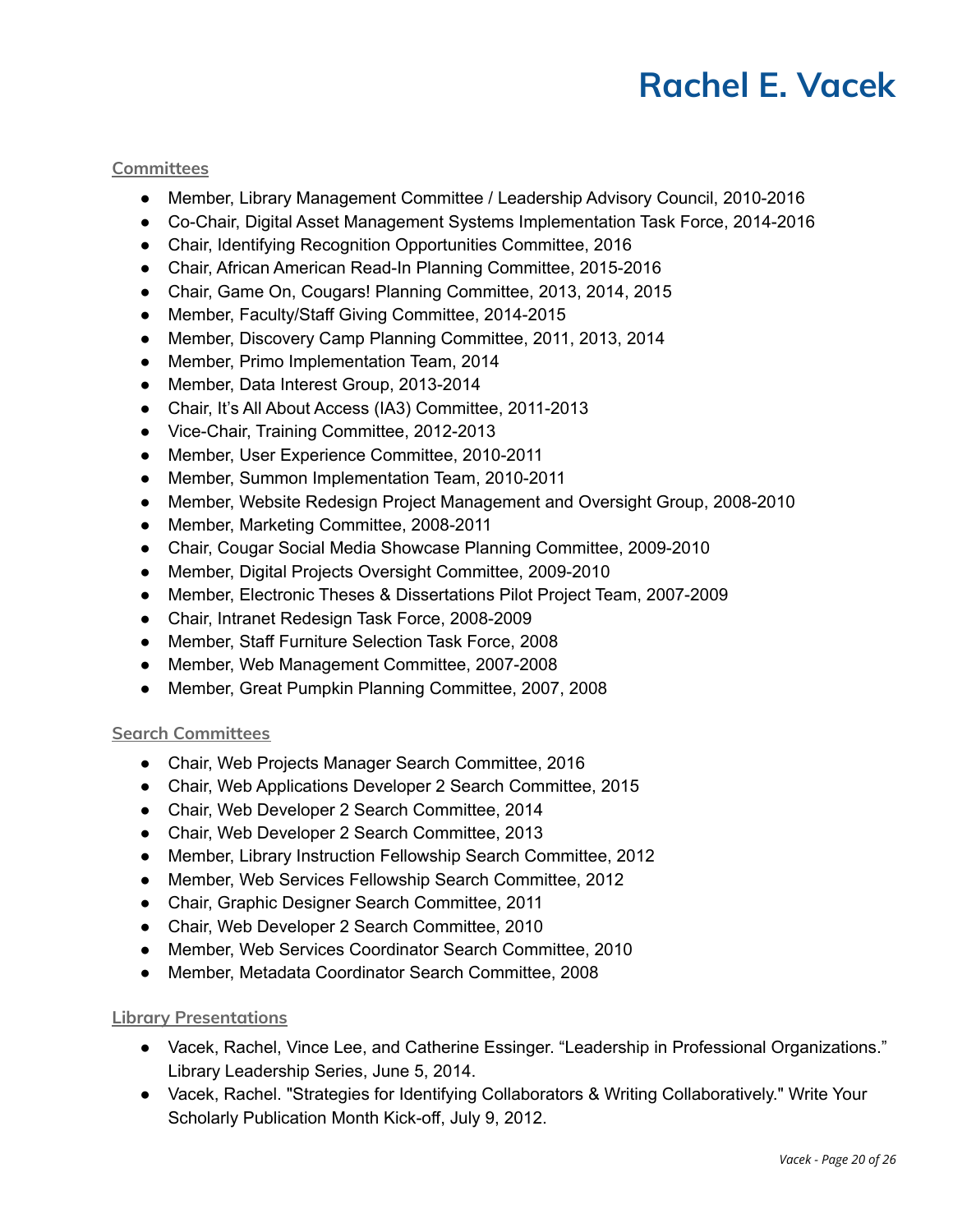# **Vanderbilt University**

#### **Committees**

- Member, Technology & Training Support Coordinators Team, 2005-2007
- Member, SFX Maintenance Project Team, 2006-2007
- Member, Primo GetIt! Implementation Project Team, 2006-2007
- Member, Journal Club Project Team, 2006-2007
- Chair, Blogging Project Team, 2006-2007
- Member, Electronic Resource Management System Project Team, 2006
- Member, Staff Development Committee, 2005-2007
- Member, Geographic Information Systems (GIS) Task Force, 2006

#### **Library Presentations**

● Vacek, Rachel. "My Experience with the ALA Emerging Leaders Program." July 2006.

### **Miami University**

#### **Committees**

- Chair, Information Literacy Plan Planning and Implementation Team, 2003-2004
- Member, African American Read-In Planning Committee, 2002-2004

# **University Service**

### **University of Michigan**

- Member, Wolverine Web Services Advisory Group, 2022-
- Member, Women in IT Community of Practice, 2017-
- Chair, Faculty Senate Information Technology Committee (ITC), 2021-2022 ○ Member, 2019-2021
- Member, Faculty Senate Electronic Meetings and Accessibility Task Force, 2020-2021
- Member, UX Special Interest Group, 2016-2019

### **University of Houston**

- Guest Lecturer, HON 4198: Honors ePortfolio, Honors College, Spring 2012-Spring 2016
- Member, Provost's Travel Fund Committee, 2016
- Volunteer, Cougar First Impressions, 2008-2016
- Volunteer, Transfer Student Orientation, 2015
- Volunteer, LinkedIn at the Library, 2015
- Attendee, Web Communication & Web Editors Meetings, 2012-2015
- Volunteer, Finals Mania, 2008-2011
- Volunteer, UH PALS Program, 2009-2011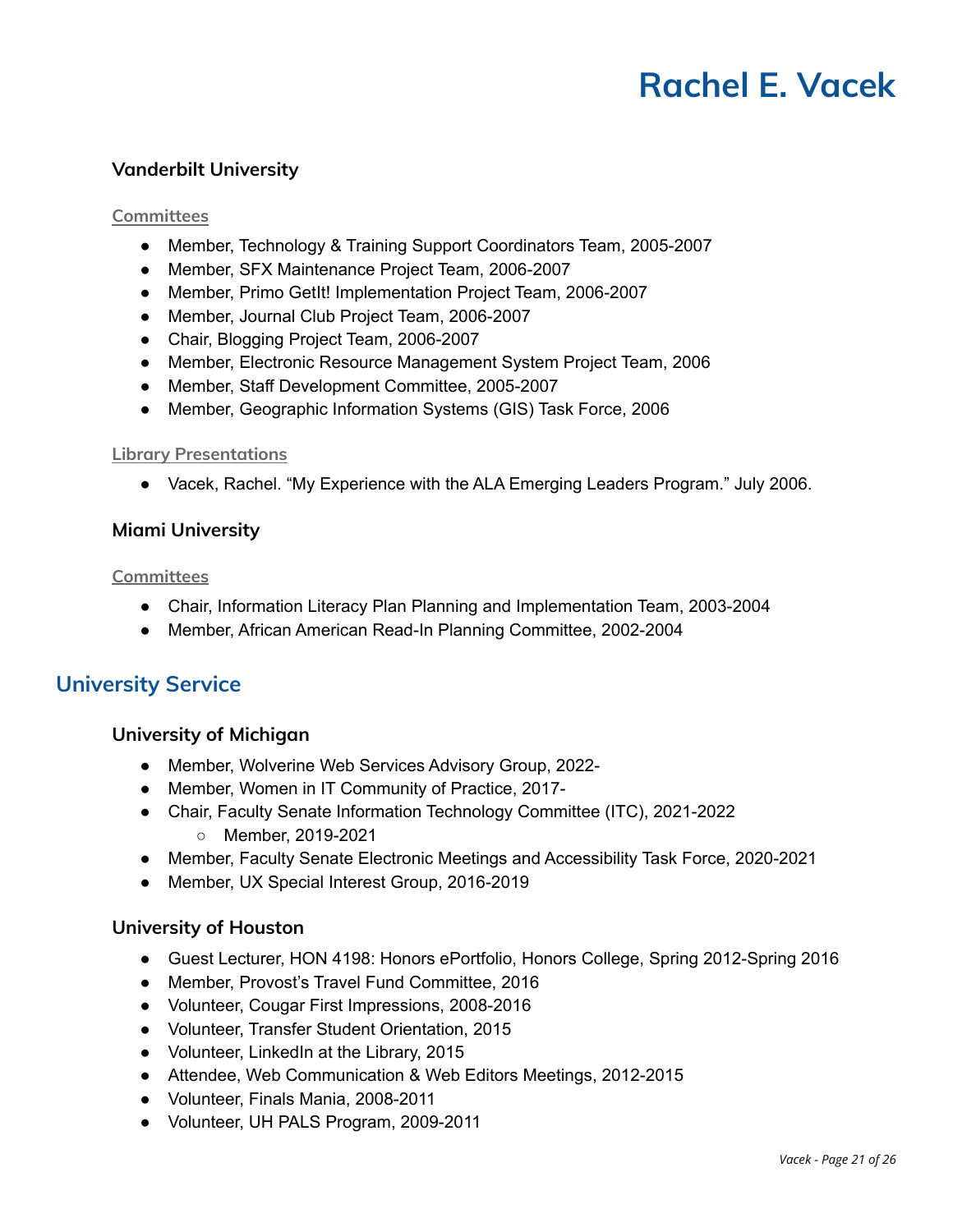- Volunteer, New Staff Orientation, 2008, 2009
- Volunteer, New Faculty Orientation, 2008

### **Vanderbilt University**

- Attendee, Meetings for university web designers and developers, 2004-2007
- Volunteer, New Student Orientation, 2004-2007
- Developed and taught multiple research, technology, and web development workshops, 2004-2007

### **Miami University**

- Member, Digital Humanities Faculty Learning Community created to help develop the content for various Humanities courses incorporating technology and information literacy into the curriculum, 2003-2004
- Instructor, IMS 201: Information Studies in the Digital Age (3 credit-hour course), Interactive Media Studies Program, Spring 2003, Fall 2003, Spring 2004
- Developed and taught multiple technology, design, and development workshops, 2002-2004

# **Community Service**

Team Lead, AIR-Houston, October 2010

● This was an accessibility competition for web designers and developers to partner with nonprofit organizations to build new websites or enhance existing ones to make them more accessible. We built a new accessible website for Stage Presence Performing Arts Studio in one day and came in 2<sup>nd</sup> place.

# **Professional Development**

### **Workshops and Trainings Attended**

**Significant Leadership and DEIA Training**

- Brave Space Series: Being Anti-Racist in Systems of White Supremacy
	- 10 months of readings, videos, and online discussions, University of Michigan, August 2020-July 2021
- Racial Equity Facilitator Training, Equity Literacy Institute
	- 10 hours of online training with Marceline DuBse and Paul Gorski, February 4-25, 2020
- Search Inside Yourself Leadership Institute
	- 2 days of interactive training on practical mindfulness, emotional intelligence, and leadership tools, program created by Google, Ann Arbor, MI, February 2019
- The Inclusive Manager's Toolkit, DeEtta Jones & Associates
	- 8-week intensive course with videos, readings, and discussions, Online, September-November 2019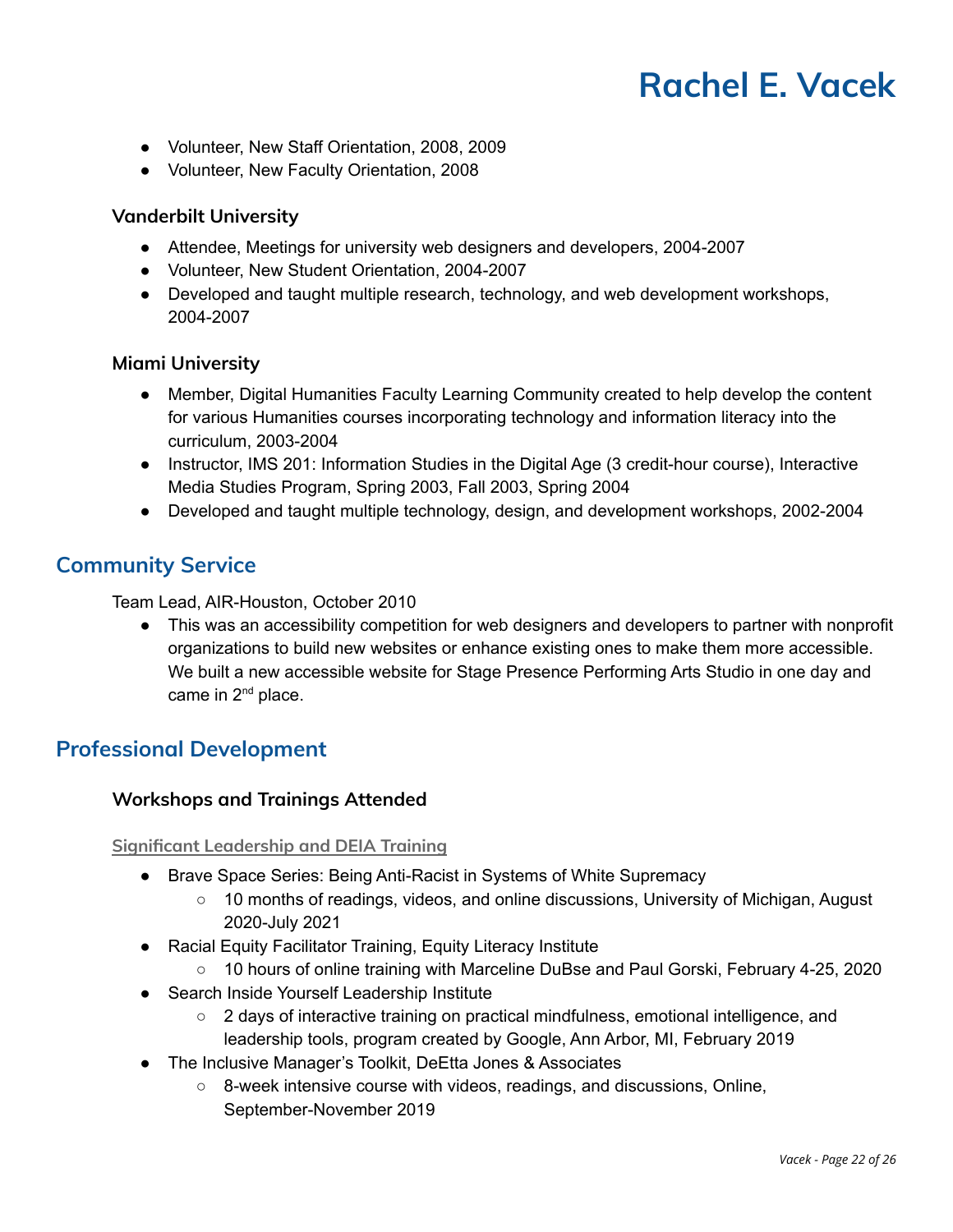- Leading Change Institute
	- 6 days of intensive training from Educause and CLIR for leaders in higher education to learn about how to collaboratively promote and initiate change on critical issues affecting the academy, Washington DC, June 2017
- Chief Elected Officers Symposium
	- 2 days of training from the American Society of Association Executives to help elected officers learn how to define annual priorities, create and implement policies, lead with strategy, and work better together with their board of directors, Baltimore, MD, November 2013
- Impact UH: Executive Excellence
	- 80 hours over 10 weeks of intensive training on leadership skills, emotional intelligence, organizational change, forming partnerships, and executive effectiveness, University of Houston, September-November 2011
- ALA Emerging Leaders
	- 1 year of lectures and training at ALA Midwinter and Annual Conferences in the inaugural Emerging Leaders program designed to help develop the next generation of library leaders, 2007-2008

#### **Other Leadership Training**

- Creating Climates Resistant to Sexual Harassment, CRLT Players, University of Michigan ○ 4-hour online course, with 1.5 hour follow-up discussion, May 25, 2021
- Leading in Crisis Series, U-M Human Resources, September-November 2020
- Skills for Leading in an Uncertain Future, 2020 Charleston Conference Workshops, 6 hours over 2 days, October 8 and 13, 2020
- Get Stuff Done Fest, U-M Library Project Management Special Interest Group, 3 hours, June 4, 2019
- Internal Requests Budget Simulation Training, U-M Library Deans' Office, 3 hours, May 8, 2019
- Employee Coaching That Works, U-M Learning & Professional Development, 6 hours, April 16, 2019
- Leading Successful Change, U-M Library Change Management Advisory Team, 2 hours, April 15, 2019
- How to Thrive in Times of Change, Robin Sober, 2 hours, February 5, 2019
- Communication Recovery, U-M Library Diversity Council, 2 hours, January 16, 2019
- Deep Listening Workshop for LIT Staff, U-M Library Diversity Council, 2 hours, February 5, 2018
- Search Committee Bias Reduction, U-M Library Human Resources, 1.5 hours, February 6, 2018
- Negotiating Publishing Contracts, U-M Library Copyright Office, 1.5 hours, January 18, 2018
- Inclusive Interpersonal Skills: Deep Listening Practice Lab, U-M Library Diversity Council, 1.5 hours, December 6, 2017
- U-M Faculty STRIDE Workshop to help searches be more successful in producing diverse candidate pools, 2 hours, November 2, 2017
- Beyond the PMP: Critical Leadership Competencies for Project & Team Leaders. Girl Develop It, Atomic Object, Ann Arbor, MI, 2 hours, October 2017
- Unconscious Bias Workshop, Jeff Witt, U-M Library, 1.5 hours, September 26, 2017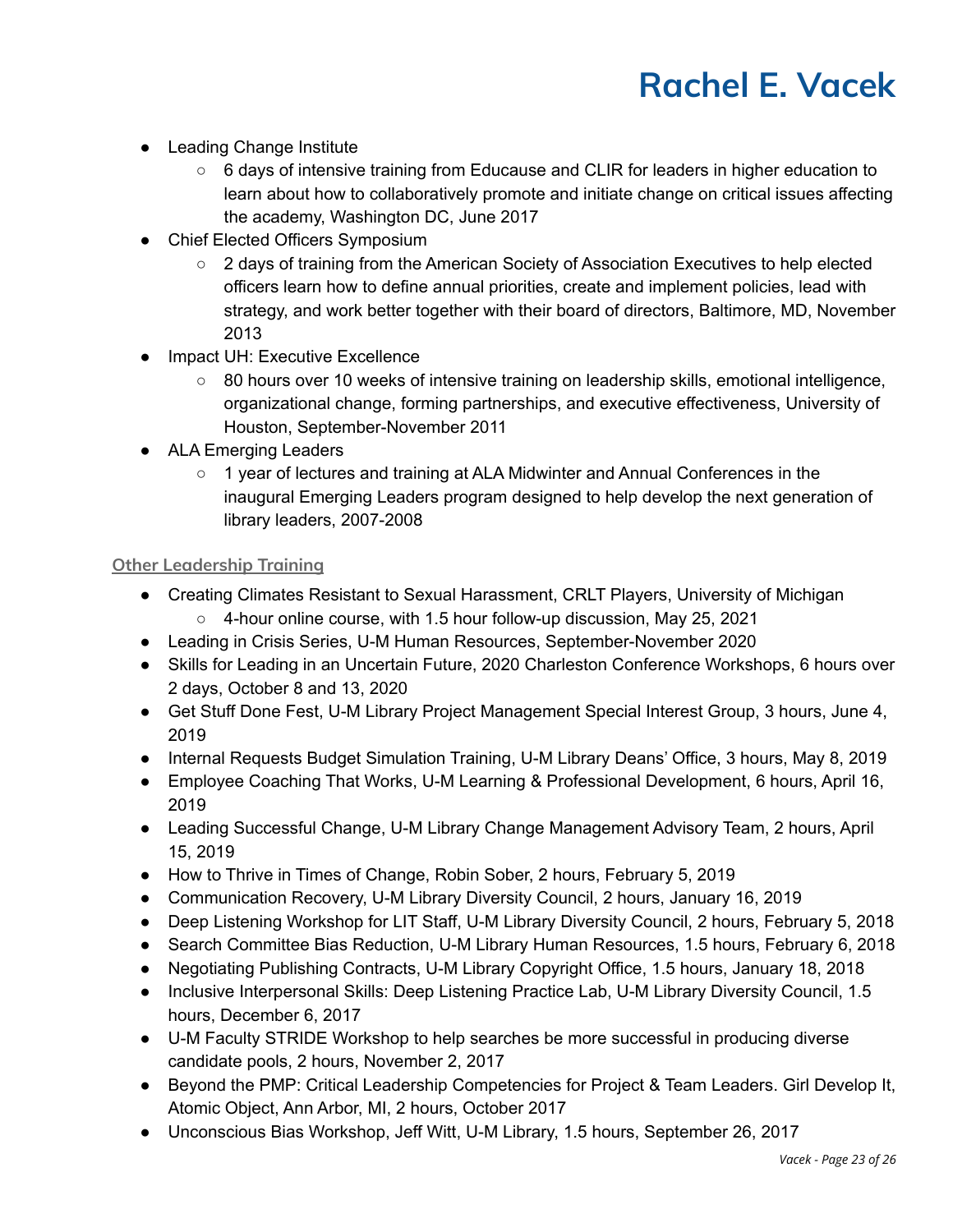- Unconscious Bias in Everyday Life, Carmeda Stokes, Michael Herrington, 2 hours, June 6, 2017
- Facilitation Skills Workshop, Kathryn Deiss Consulting, University of Houston Libraries, 2 days, March 2016
- Organizational Culture and Leading Change Workshop, DeEtta Jones & Associates, University of Houston Libraries, 2 days, January 2015
- Creativity Workshop, University of Houston Libraries, 2 days, July 2014
- Project Management Workshop, Maureen Sullivan Consulting, University of Houston Libraries, 1 day, January 2014
- Managing Multiple Priorities Workshop, University of Houston Libraries, 1 day, May 2013
- Impact of Emotional Intelligence and Organizational Culture, DeEtta Jones & Associates, University of Houston Libraries, 2 days, February 2012
- Building Leadership Capacity, DeEtta Jones & Associates, University of Houston Libraries, 2 days, January 2011
- Coaching for Success, University of Houston Libraries, 1 day, March 2010
- Shift, Shuffle & Slide: Teamwork in the Face of Change, University of Houston, 1 day, February 2010
- Library Management Skills Institute, DeEtta Jones & Associates, University of Houston Libraries, 2 days, January 2010
- How to Supervise People, Fred Pryor Seminar, 1 day, September 2009
- Facilitation Workshop, DeEtta Jones & Associates, University of Houston Libraries, 2 days, January 2008
- Effective Meeting Management Training, Vanderbilt University, 1 day, March 2007
- Developing Best Project Management Practices for IT Projects. LITA Forum, Preconference, 1 day, October 2006
- Continuous Quality Improvement Training, Miami University, 2 days, November 2002

# **Technology and User Experience Training**

- Introduction to Google Analytics, Ken Varnum, U-M Library, 1 hour, April 3, 2018
- User Research for Everyone, Online Conference, 1 day, October 2016
- Agile Development and User Experience, NN/g Workshop, 1 day, May 2015
- Information Architecture for Everybody, IA Summit Workshop, 1 day, April 2015
- UX: Seeing Your Library through the User's Eyes, Online Conference, 1 day, September 2014
- Geeks Bearing Gifts: Unwrapping New Technology Trends, Texas Medical Center Library, 1 day, August 2014
- Advanced DSpace Training, Texas Digital Library, 1 day, October 2013
- Future Perfect: How Libraries Are Implementing Emerging Technologies, Online Conference, 1 day, February 2013
- Future of the Academic Library Symposium: E-Texts, Big Data, and Access, Rice University, 1 day, September 2012
- The Digital Shift: Libraries, E-books and Beyond, Online Conference, 1 day, October 2012
- AccessU Summit, Online accessibility conference, 1 day, May 2012
- Power to the Patron: From Systems to Services, Online Conference, 1 day, December 2011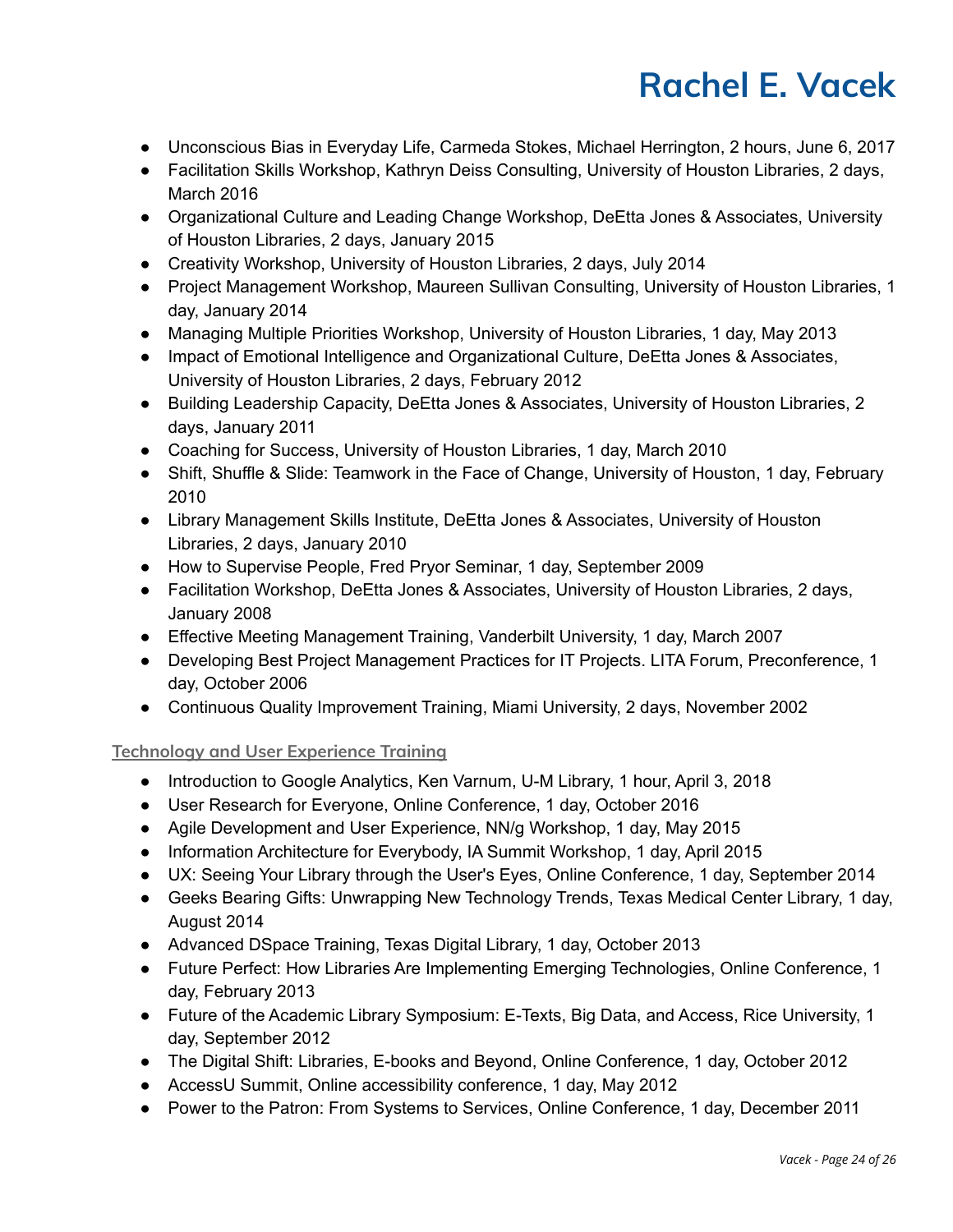- Library Resource Sharing: Emerging Trends and Technologies, Southeast Florida Library Information Network (SEFLIN) Online Conference, 1 day, September 2011
- jQuery Conference, Online Conference, 1 day, July 2010
- The future is mobile. Is your library ready? Online Symposium, 1 day, May 2010
- HTML5 Conference, Online Conference, 1 day, April 2010
- CSS3 Conference, Online Conference, 1 day, March 2010
- Trendy Topics 2010, Online Conference, 1 day, March 2010
- PHP: Interacting with the World, Amigos Library Services, 2 week course, November 2009
- The Future of Mobile, LITA Forum, 1 day, October 2009
- CONTENTdm: Editing Viewers & PHP Style Files, Amigos Library Services, 2 week course, September 2009
- Handheld Librarian Online Conference, Online Conference, 1 day, July 2009
- Google Analytics Workshop, Association of Research Libraries, 2 days, April 2009
- METS: The Basics, Amigos Library Services, 2 week course, November 2008
- Web Services for Librarians, Computers in Libraries, 1 day, April 2008
- User Centered Design: Design Process & Usability, LITA Preconference, 1 day, January 2008
- Discovering the Secrets of Microsoft Access, CompuMaster Seminar, 2 days, December 2004
- Macromedia Flash & Fireworks Training, Miami University, 2 days, November 2002

# **Conferences Attended**

- Conference on Academic Library Management (CALM), 2021-22 (online)
- Building Life-Long Opportunities for Strength, Self-Care, Outlook, Morale and Mindfulness (BLOSSOM), 2021 (online)
- Core Forum, 2020 (online)
- Coalition of Networked Information (CNI) Spring / Fall Membership Meetings, occasional times throughout 2012-2019, 2021 (online)
- Designing for Digital (D4D), 2015-2019, 2020-2021 (online)
- Library & Information Technology Association (LITA) Forum, 2004-2006, 2008-2018
- Advancing Inclusion, Diversity, Equity & Accessibility in Libraries & Archives (IDEAL), 2019
- Library Assessment Conference, 2018, 2020 (online)
- Accessible Learning Conference, 2016-2017
- Big Ten Academic Alliance Library Conference, 2017, 2018
- Information Architecture Summit, 2015, 2016, 2018
- Electronic Resources & Libraries (ER&L), 2016-2018
- HathiTrust All Sites Meeting, 2017
- World Information Architecture Day, 2017
- World Usability Day, 2017
- Michigan Academic Library Association Assessment Pop-up Conference, 2017
- American Library Association (ALA) Annual Conference, 2001-2017
- American Library Association (ALA) Midwinter Meeting, 2002-2016
- Texas Conference on Digital Libraries (TCDL), 2008-2015
- Digital Library Federation (DLF) Forum, 2013, 2014